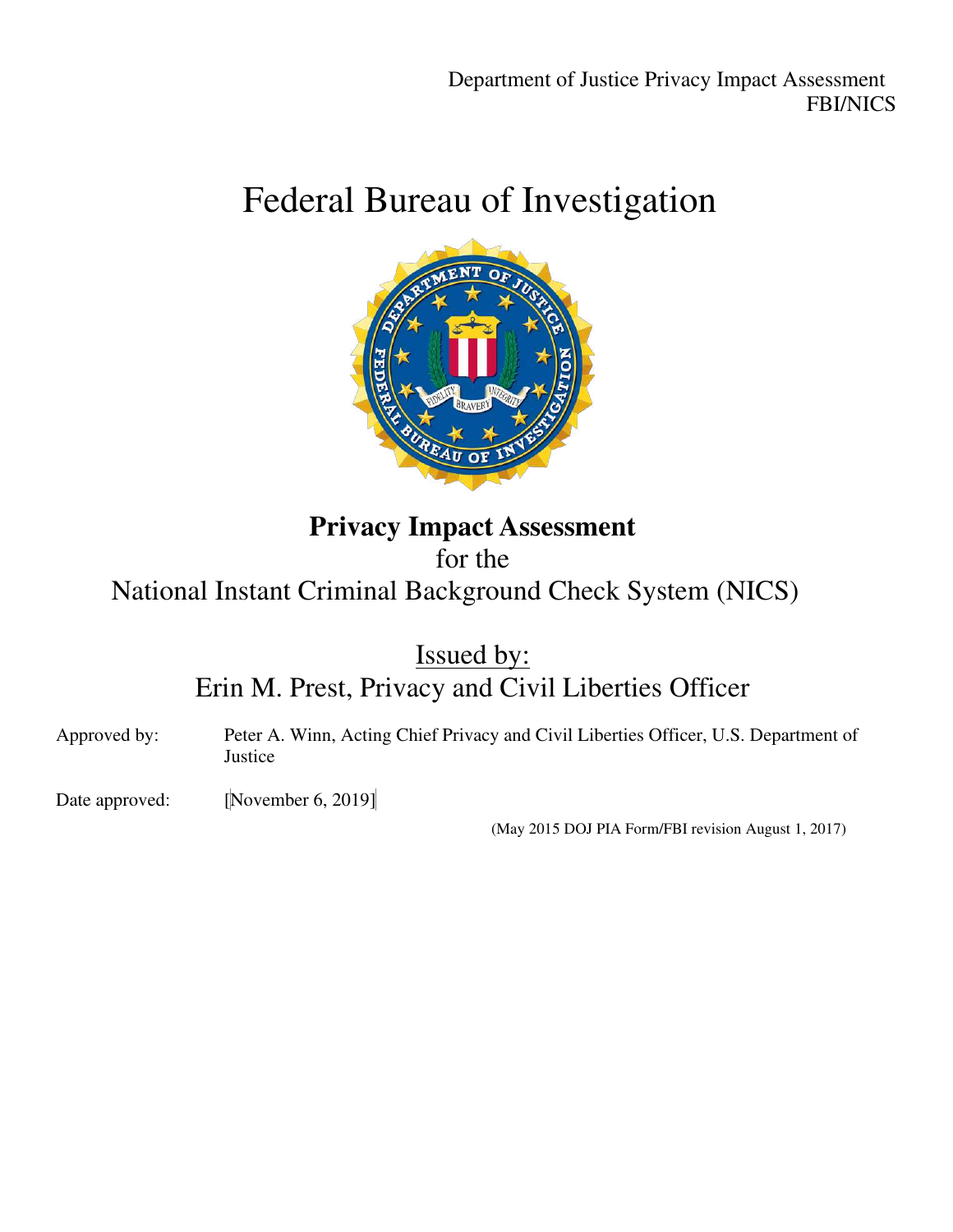## **EXECUTIVE SUMMARY**

The National Instant Criminal Background Check System (NICS) is a national system established pursuant to the Brady Handgun Violence Prevention Act of 1993 (Brady Act) which provides a means of checking available information to make an immediate determination as to whether a person is disqualified from possessing or receiving a firearm or permit by federal or state law. In 2016, the NICS was enhanced with a new, Internet-accessible system, capable of operating on a continuous 24 hours a day, 7 days a week, 365 days a year basis. Much of the functionality of the previous system has been automated. A major efficiency gained was the consolidation of disparate databases, applications, and systems into one central location. Users access the system based on the privileges established by virtue of their user role. This Privacy Impact Assessment discusses the privacy risks associated with the NICS and permissible uses of information collected by, and maintained within, the NICS.

## **Section 1: Description of the Information System<sup>1</sup>**

### *(a) The Purpose that the Records and/or System are Designed to Serve*

The Brady Act (Public Law. 103-159, 18 United States Code, Section 922) requires a Federal Firearms Licensee (FFL) to contact the NICS to initiate a background check before transferring a firearm to an unlicensed person. The Gun Control Act of 1968 and the Bureau of Alcohol, Tobacco, Firearms and Explosive's (ATF) regulatory implementation of the Gun Control Act requires a buyer to complete an ATF Form 4473 in the presence of authorized FFL personnel in order to purchase one or more firearms. Title 28, Code of Federal Regulations (C.F.R.), Section 25.6 requires the FFL to provide specified information to the NICS. Additionally, per 28 C.F.R. § 25.6(j), criminal justice agencies may access the NICS in conjunction with the return of firearms to rightful owners and the issuance of firearms and explosives-related permits. The ATF has access to the NICS in conjunction with the issuance of explosives permits and licenses; and, the NICS may respond to ATF queries in connection with its investigative activities pursuant to the Gun Control Act and the National Firearms Act of 1938. Finally, per special act of Congress, 42 U.S.C. § 2201a(c), the Nuclear Regulatory Commission may utilize the NICS to run background checks on certain categories of its personnel. Further expansion of authorized NICS uses may occur in the future.

### *(b) The Way the System Operates to Achieve the Purpose*

The NICS is a national system that queries available records in the National Crime Information Center (NCIC), the Interstate Identification Index (III), the NICS Indices, and, for a non-US citizen, the information systems maintained by the U.S. Immigration and Customs Enforcement (ICE) in the U.S. Department of Homeland Security. The intent of such NICS queries is to determine whether prospective firearm purchasers or firearm permit applicants<sup>2</sup> are disqualified from receiving firearms or

<sup>&</sup>lt;sup>1</sup> Additional Law Enforcement Sensitive information about the NICS is contained in an unpublished appendix to this Privacy Impact Assessment.

<sup>&</sup>lt;sup>2</sup> The NICS Section does not process firearm permit applications; however, authorized states do.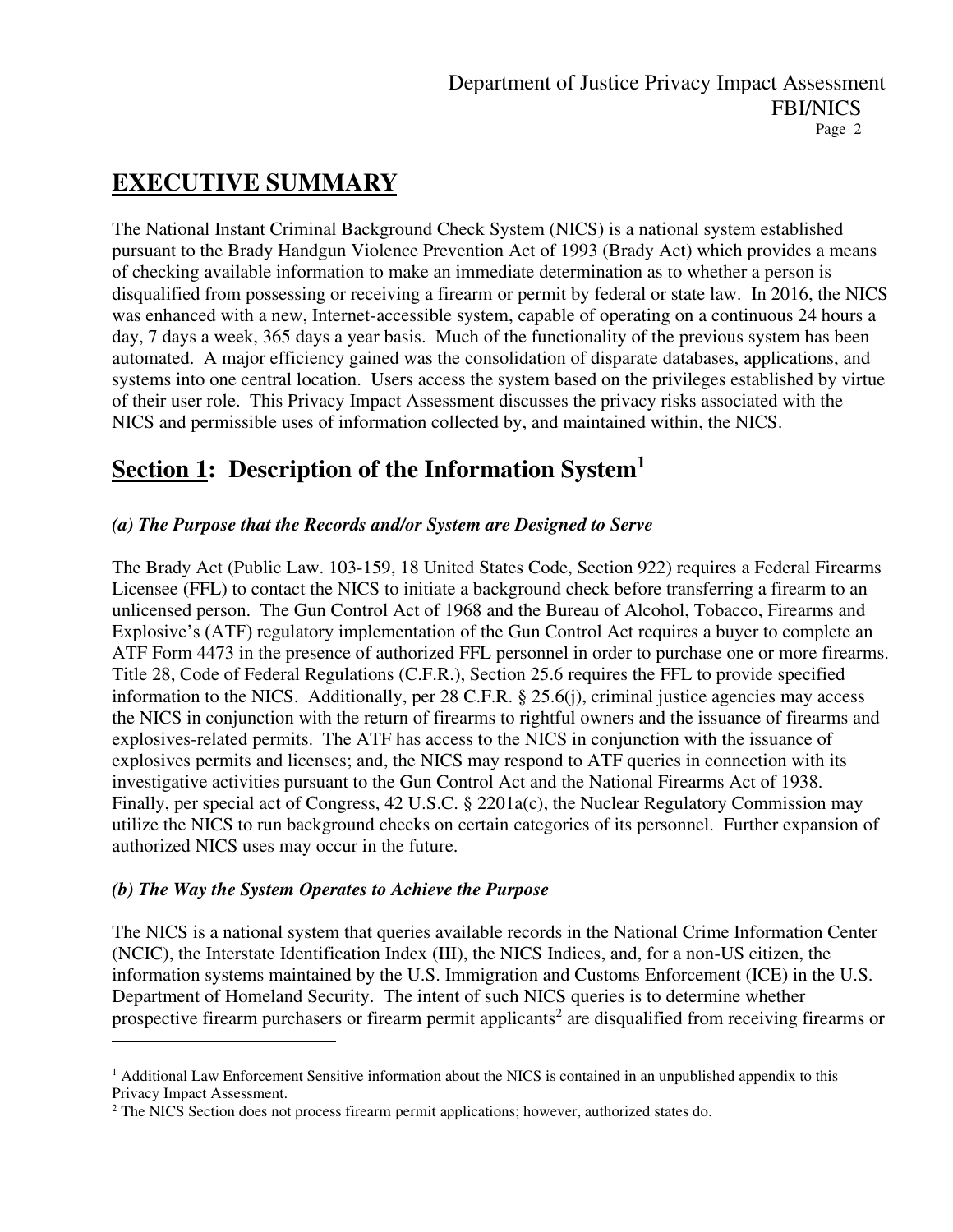associated permits. The NICS is intended to provide the FFLs with an immediate determination as to whether the transfer of a firearm may proceed, is denied, or if more research is required to determine if the transfer would violate federal or state law.

In order to process name-based background checks, when a transaction is initiated, the NICS simultaneously queries all available records in the NCIC, the III, the NICS Indices, and, in instances where the prospective transferee is a non-U.S. citizen, the information systems maintained by the ICE. If a NICS query results in a valid match to an individual included in the NCIC, the III, the NICS Indices, or the ICE databases, but the available information is not sufficient to determine if the transfer of a firearm is prohibited, a secondary search of other databases, such as the Disposition Document File (DDF), the Voluntary Appeal File (VAF) Database, the ATF Relief of Disabilities Database, and other available FBI, federal, regional, and state databases and websites is conducted. In the process of making the final determination, NICS users consider records collected by the FBI from federal, state, local, tribal, foreign, and international agencies/organizations, or other entities, to determine if individuals are prohibited by federal law<sup>3</sup> from possessing or receiving a firearm, explosive, or permit. These records may include an individual's name; sex; race; other personal descriptive data; complete date of birth (DOB); state of residence; sometimes a unique identifying number, such as a Social Security Number (SSN) (but the NICS does not require it to be furnished), a military number, other number assigned by federal, state, local, or other authorities; and other descriptors and information collected as a result of arrest, conviction, incarceration, other interaction with the criminal justice system, or involuntary commitment.

Information found through primary and secondary searches can be used to determine whether prospective firearm transferees, firearm permit applicants, or explosives transferees can lawfully receive firearms, explosives, or associated permits. In cases where a NICS search does not produce a record signifying that a transferee is, or may be, prohibited from possessing or receiving a firearm, explosive, or permit under federal or state law, the FFL is advised that the transaction may "proceed." If the search hits on a record that potentially matches the transferee, the NICS Section or the NICS Point of Contact  $(POC)^4$  will review the record to determine if it matches the prospective transferee, if the matching record is complete, and whether a matching record indicates that the transferee is a prohibited person. If the record indicates ineligibility, the FFL is instructed to "deny" the transaction; and if the record is incomplete or inconclusive, the FFL is advised that the transaction has been "delayed" for further review. In the case of a "delayed" transaction, attempts are made to obtain sufficient information to give the transaction a final status.

 $3$  Federal law also includes a prohibition for individuals who are prohibited from possessing or receiving a firearm on the basis of state law. See 18 U.S.C. §§ 922t(2), 922t(4).

<sup>&</sup>lt;sup>4</sup> A POC is a state or local law enforcement agency serving as an intermediary between an FFL and the federal databases checked by the NICS. A POC receives NICS background check requests from FFLs, checks state or local record systems, performs the NICS inquiries, determines whether matching records provide information demonstrating that an individual is disqualified from possessing a firearm under federal or state law, and responds to FFLs with the results of a NICS background check. A POC state has a state agency with express or implied authority to perform POC duties pursuant to state statute, regulation, or executive order. Full POC states perform the firearm background checks for all firearms transferred in that state. Partial POC states perform firearm checks for the state's handgun transfers, while the FBI performs the checks for its long gun transfers.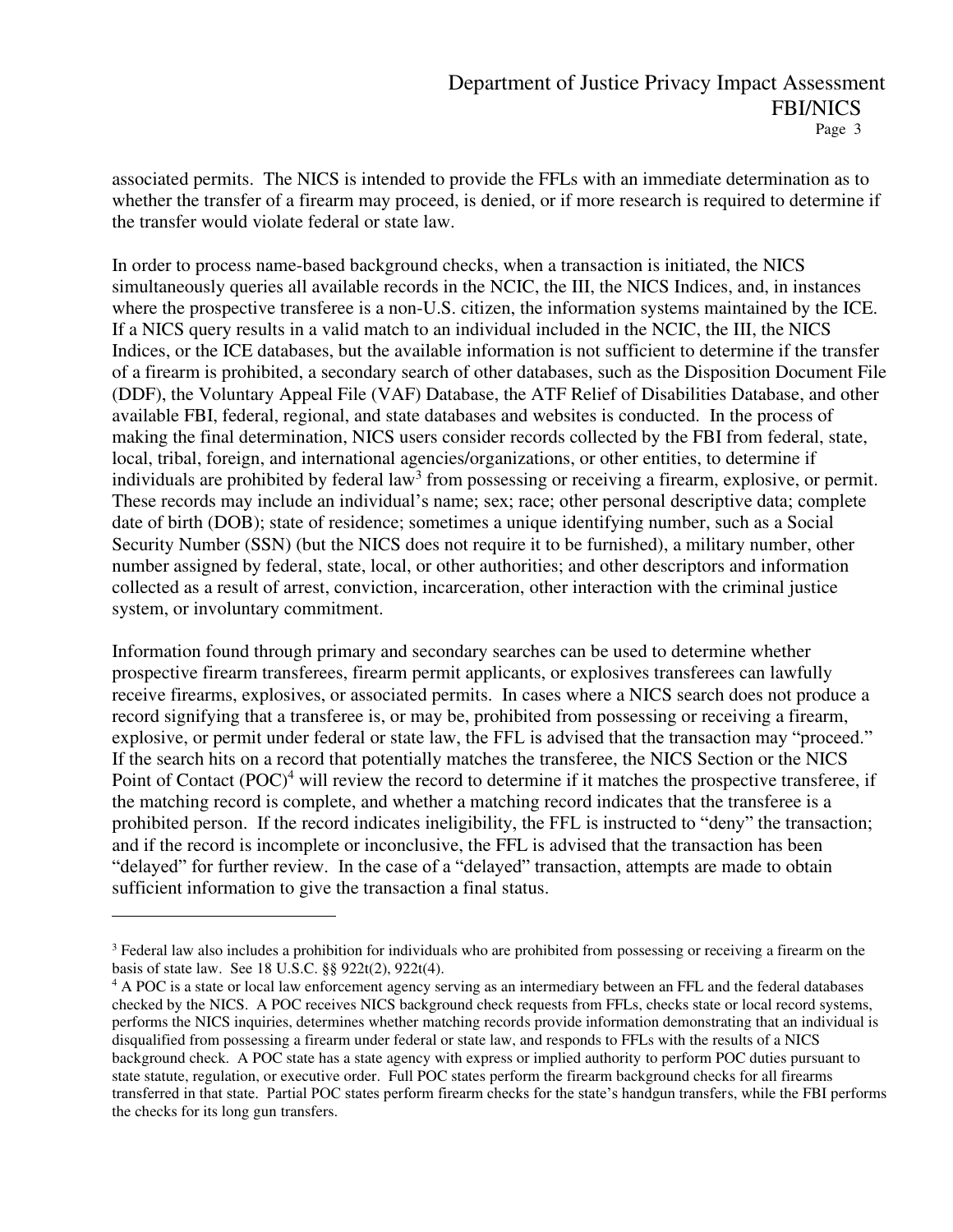Absent a denial, in accordance with the Brady Act, it is not unlawful for an FFL to transfer a firearm after the third business day, even if the FBI Criminal Justice Information Services Division's NICS Section has been unable to provide a "proceed" response. If the NICS Section is unable to determine whether a delayed transaction should be denied within three business days of a background check, the FFL is not prohibited from transferring the firearm, if state law allows, pursuant to 18 U.S.C. §  $922(t)(1)$ . Regardless of whether the transfer occurs, the NICS Section continues to seek information to reach a final determination on a "delayed" transaction. In cases where prohibiting information regarding a delayed transaction is received more than three business days after the check was initiated, the FBI contacts the FFL to change the status from "delayed" to "denied." If the FFL has already transferred the firearm, the FBI refers the transaction to the ATF to investigate and possibly retrieve the firearm.

The information contained in the databases which respond to the NICS is critical for the NICS Section and NICS POCs to make accurate determinations as to whether an individual is prohibited by federal or state law from possessing a firearm, explosive, or permit. The NICS can automatically proceed or deny the purchase of firearms without a person viewing the transaction. The thresholds for determining what constitutes an auto-proceed or auto-deny have been configured and can be adjusted. Firearm purchasers who are denied may request the reason for the denial and may challenge the accuracy of the record upon which the denial is based.

#### *(c) The Type of Information Collected, Maintained, Used, or Disseminated by the System and Access to the Information*

The NICS collects and maintains information regarding a variety of individuals involved in the NICS background check process including potential transferees; individuals prohibited from possessing a firearm; individuals challenging a NICS denial or delay; individuals requesting that their information be retained by the NICS; FFLs; FBI employees and employees of POC states or other law enforcement agencies; individuals granted relief from a firearms or explosives-related disability and/or granted a pardon; and individuals under investigation for criminal or civil violations that may come to light during the course of a NICS check. Records on these individuals may include biographic and biometric information such as names, phone numbers, addresses, email addresses, sex, race, DOBs, state(s) of residence, unique identifying numbers (such as an SSN, military number, or number assigned by federal, state, local, or other authorities), other personal descriptive data (such as height, weight, eye and hair color, and place of birth), and fingerprints. The information is stored in one system platform, which houses the formerly disparate databases, applications, and systems of: (1) the NICS E-Check; (2) the NICS Indices; (3) the NICS Audit Log; (4) the Appeals Management Database (AMD); (5) the VAF; (6) the FFL File; (7) the Automatic Call Distribution (ACD) System and Fax Server; and (8) the Subject of Interest (SOI) Database.<sup>5</sup> In addition, the NICS relies on (9) the DDF and (10) the ATF Relief of Disabilities Database. These latter databases (9 and 10) do not contain any indicators of the NICS activity (any indicators are scrubbed from the records that are kept), and are not automatically checked during transaction queries.

<sup>&</sup>lt;sup>5</sup> Information about the SOI Database is set forth in the appendix to this Privacy Impact Assessment.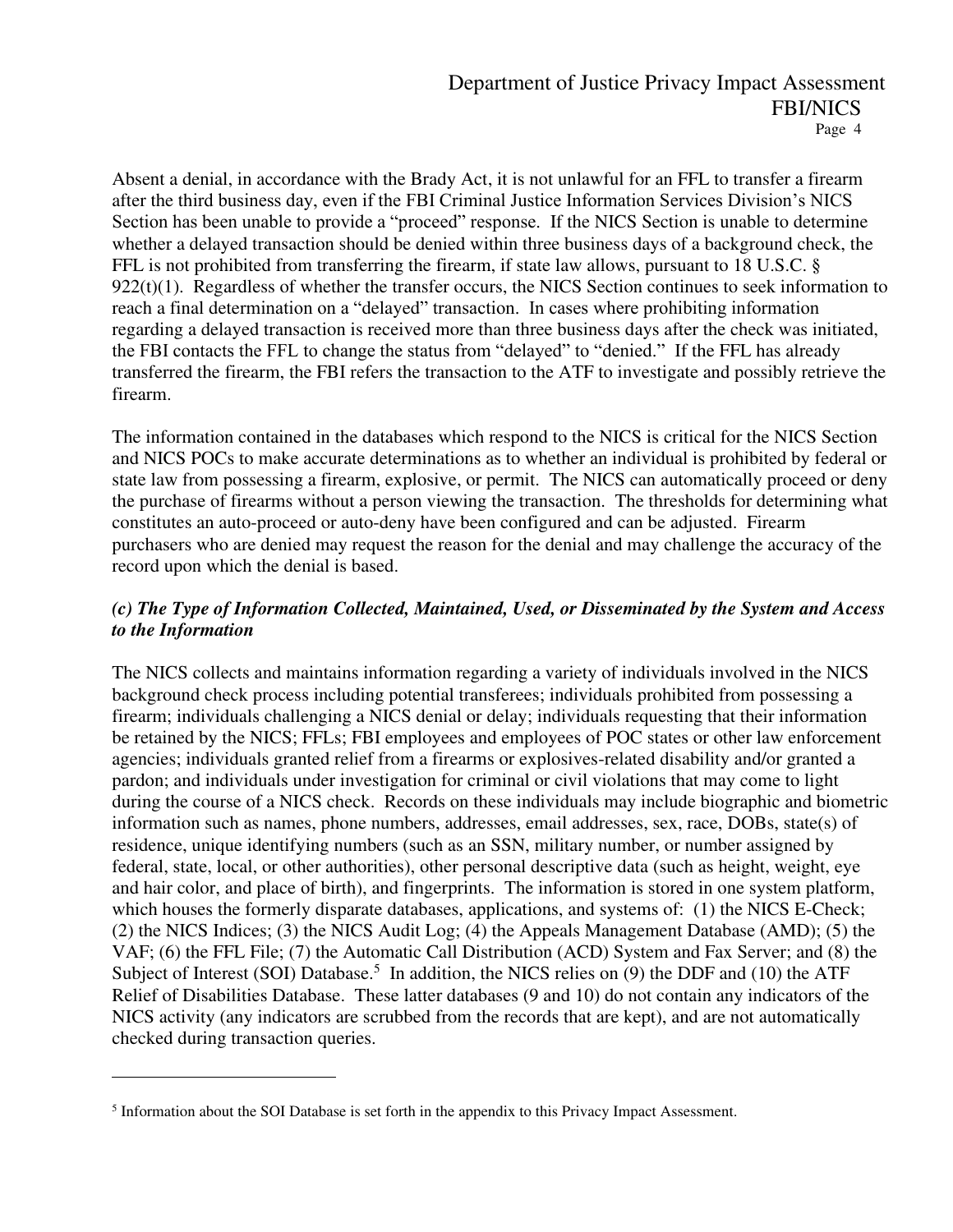Generally, information in the NICS is available only to authorized NICS personnel, other FBI personnel (employees, contractors) supporting NICS functions, authorized POC/partial-POC states, and other entities authorized to conduct NICS checks. Specific portions of the NICS may be available to other individuals, agencies, and entities, as outlined below. NICS employs role-based access controls for users. For users within the NICS Section, each user has an established profile which provides capabilities based on the need/function of the user's assigned unit or team. Changes in a user's assigned unit or team are reflected in their profile and role-based access is adjusted accordingly. Audit logs capture which users access which information in the NICS, and all NICS users are audited.

Below is a description of the above databases, applications, and systems, and who has access to what information:

### **(1) The NICS E-Check**

The NICS E-Check was established to meet the legal requirement set forth in Section 103(b) of the Brady Act requiring the NICS to provide other electronic means of conducting background checks, in addition to telephone calls. Historically, the majority of the NICS checks have been initiated by FFLs via the telephone. To initiate a NICS check by phone, an FFL contacts the NICS through the NICS Contracted Call Center and conveys information to a Customer Service Representative (CSR). The CSR validates the FFL's identity by obtaining the FFL's license number and code word. Once validation is complete, the FFL transmits information supplied by the firearm purchaser on the ATF Form 4473 (e.g., name, sex, race, DOB, state of residence). The CSR enters the information transmitted by the FFL into a computer terminal and initiates the background check.

The NICS E-Check provides an Internet access point through which FFLs, and other entities authorized to conduct the NICS checks, can electronically initiate NICS background checks. Users can access the NICS E-Check 24 hours a day, 7 days a week, from any computer or mobile device with Internet access. The majority of NICS checks initiated by FFLs are now submitted via E-Check. The Law Enforcement Enterprise Portal (LEEP)<sup>6</sup> authenticates FFLs and other E-Check users. To access the NICS E-Check, FFLs register at the NICS E-Check website. The registration application requests the following information regarding the FFL: first and last name, email address, FFL number, FFL code word, FFL name of licensee business, FFL address, FFL phone number, and FFL fax number. Registration only needs to be completed one time, per FFL account. Once an FFL account is created, an owner or manager at the FFL location can create and modify accounts for additional NICS E-Check users at the FFL location. The enrollment forms are scanned and stored. The registration form itself is submitted electronically and stored within the NICS.

Once an FFL accesses the NICS E-Check, the FFL electronically submits the firearm purchaser's information from the ATF Form 4473 to the NICS. After the information is processed by the NICS Section, a status is provided to the FFL regarding the submitted transaction. The NICS E-Check allows

<sup>6</sup> The LEEP has separate privacy documentation.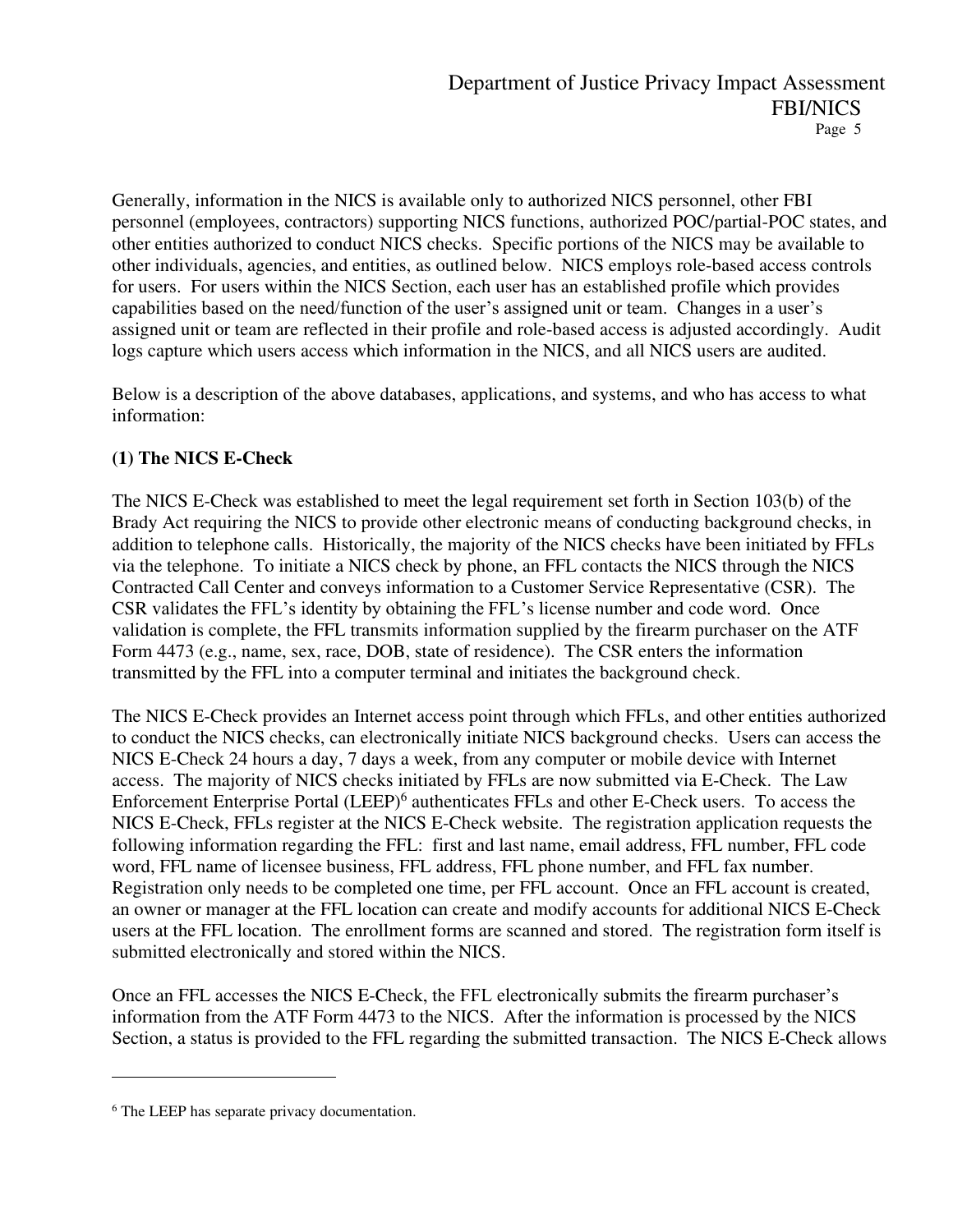the FFL to see the firearm purchaser's name, the NICS Transaction Number (NTN),<sup>7</sup> date and time searched, and the status of the transaction. After the background check is completed, the FFL will receive a status on the NTN of "Researching," "Delay," or "New." A "Researching" response indicates to the FFL the search is still being conducted by the NICS. A "Delay" response indicates that the information entered by the FFL on the individual requires more research to determine if the transfer would violate federal, state, or local laws. A "New" response indicates to the FFL the search has been completed and a response has been received from the NICS. After clicking on the "New" response, the FFL will see either a "Proceed" response (indicating, based on available information, that the transfer of a firearm to the individual is not prohibited), a "Deny" response (indicating, based on available information, that the transfer of a firearm to the individual is prohibited) or a "Cancel" response (indicating the NTN has been "Canceled" and the transfer may not take place for this specific NTN). Transaction information remains in the NICS E-Check until accepted by the FFL. Once the FFL accepts the final status of a transaction from the NICS E-Check, the transaction is deleted from the NICS E-Check database. Transactions for which the status is not picked up within 30 days are also deleted from the database. The FFLs can view the NTN History for as long as the NTN is not purged, generally up to 88 days. The NTN History contains only the NTN, date and time created, and the status of the transaction (proceed/deny). The NTN History does not contain any Personally Identifiable Information (PII) from the NICS transaction. This ensures compliance with the NICS record retention laws.

Other NICS users authorized to conduct NICS background checks may also utilize the NICS E-Check. Currently, the ATF accesses the NICS E-Check to conduct ATF re-checks, ATF Explosives and Federal Firearms Licensing Service checks, and National Firearms Act checks. The Nuclear Regulatory Commission can utilize the NICS E-Check to conduct background checks as authorized by law. Law enforcement agencies may run Disposition of Firearms checks via the NICS E-Check. Currently, background checks conducted by POC states are not initiated via the NICS E-Check. In the future, the NICS E-Check will be capable of allowing a POC state to perform their functions as a POC to include FFL transactions in POC states and state permit checks. $8$ 

Information in the NICS E-Check is submitted by FFLs and other users authorized to conduct NICS checks. The FFLs and authorized users have access to information they have submitted and status information regarding their submitted transactions. A user only has access to the NICS E-Check information on transactions it initiated. The NICS Section has access to all information in the NICS E-Check.

#### **(2) The NICS Indices, including State Prohibited Persons File**

The NICS Indices was created specifically for the NICS and contains information obtained from

<sup>7</sup> An NTN is a unique number assigned to each valid background check inquiry received by the NICS. *See* 28 C.F.R. § 25.2. <sup>8</sup> The POC states currently conduct the federally required background checks via an electronic socket interface between the NICS and the NCIC. Authorized state or local law enforcement agencies may also access the NICS via the NCIC to initiate background checks. The POC states are required to provide the NICS with the final determination of the POC state transaction. The POC final determinations are sent via the NCIC/NICS connection.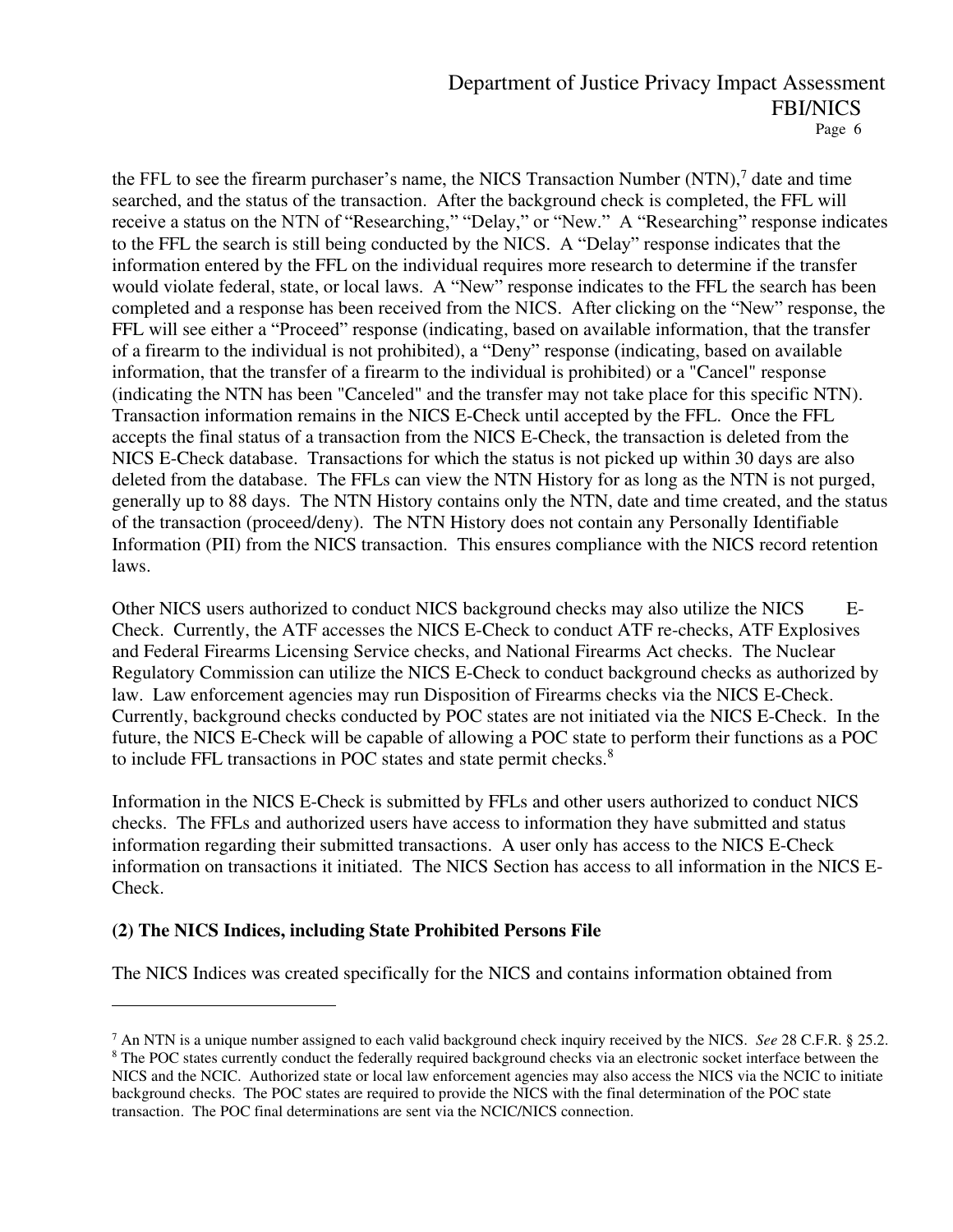federal, state, local, and tribal agencies about individuals who are prohibited by federal or state law from possessing or receiving a firearm. Individuals who are prohibited by federal law from possessing or receiving a firearm include any individual who:

- A. Has been convicted in any court of, a crime punishable by imprisonment for a term exceeding one year;
- B. Is a fugitive from justice;
- C. Is an unlawful user of, or addicted to, any controlled substance;
- D. Has been adjudicated as a "mental defective" or has been committed to a mental institution;
- E. Is an alien who is illegally or unlawfully in the United States or who has been admitted to the United States under a non-immigrant visa;
- F. Has been discharged from the Armed Forces under dishonorable conditions;
- G. Having been a citizen of the United States, has renounced such citizenship;
- H. Is subject to a court order that restrains the person from harassing, stalking, or threatening an intimate partner or child of such intimate partner (issued after a hearing of which actual notice was received);
- I. Has been convicted in any court of a misdemeanor crime of domestic violence (involving the use or attempted use of physical force committed by a current or former spouse, parent, or guardian of the victim or by a person with a similar relationship with the victim);
- J. Is under indictment or information for a crime punishable by imprisonment for a term exceeding one year.
- K. Is otherwise disqualified from possessing a firearm under state law.

Information in the NICS Indices may include an individual's name; sex; race; DOB; state of residence; at times a unique identifier such as a SSN, a military number, or other number or alphanumeric assigned by federal, state, local, or other authorities; other personal descriptive data; and other descriptors and information supporting an entry into the NICS Indices, such as information collected as a result of arrest, conviction, incarceration, or involuntary commitment.

The NICS Indices is comprised of 12 files. Ten of the files correspond directly to federal criteria establishing persons as being prohibited from possessing or purchasing a firearm. The other two files are the State Prohibited Persons File and the Denied Persons File.

The State Prohibited Persons File is a separate, discrete file in the NICS Indices designed to house and maintain information specific to persons who are prohibited from possessing or receiving firearms based solely on state law. This is information that the states possess but have not previously had a way to enter into the NICS. The state-based information responds to a search of the NICS Indices based on a valid match of a subject's descriptive information and various other factors (e.g., the state[s] of prohibition, a state law prompting the denial, the state of purchase, the state of residence, and handgun versus long gun). Agencies contributing information to the State Prohibited Persons File, as is true with any NICS Indices submission, are responsible for updating, modifying, and canceling their data, as appropriate.

Previously, agencies were also able to place identifying information about persons prohibited into a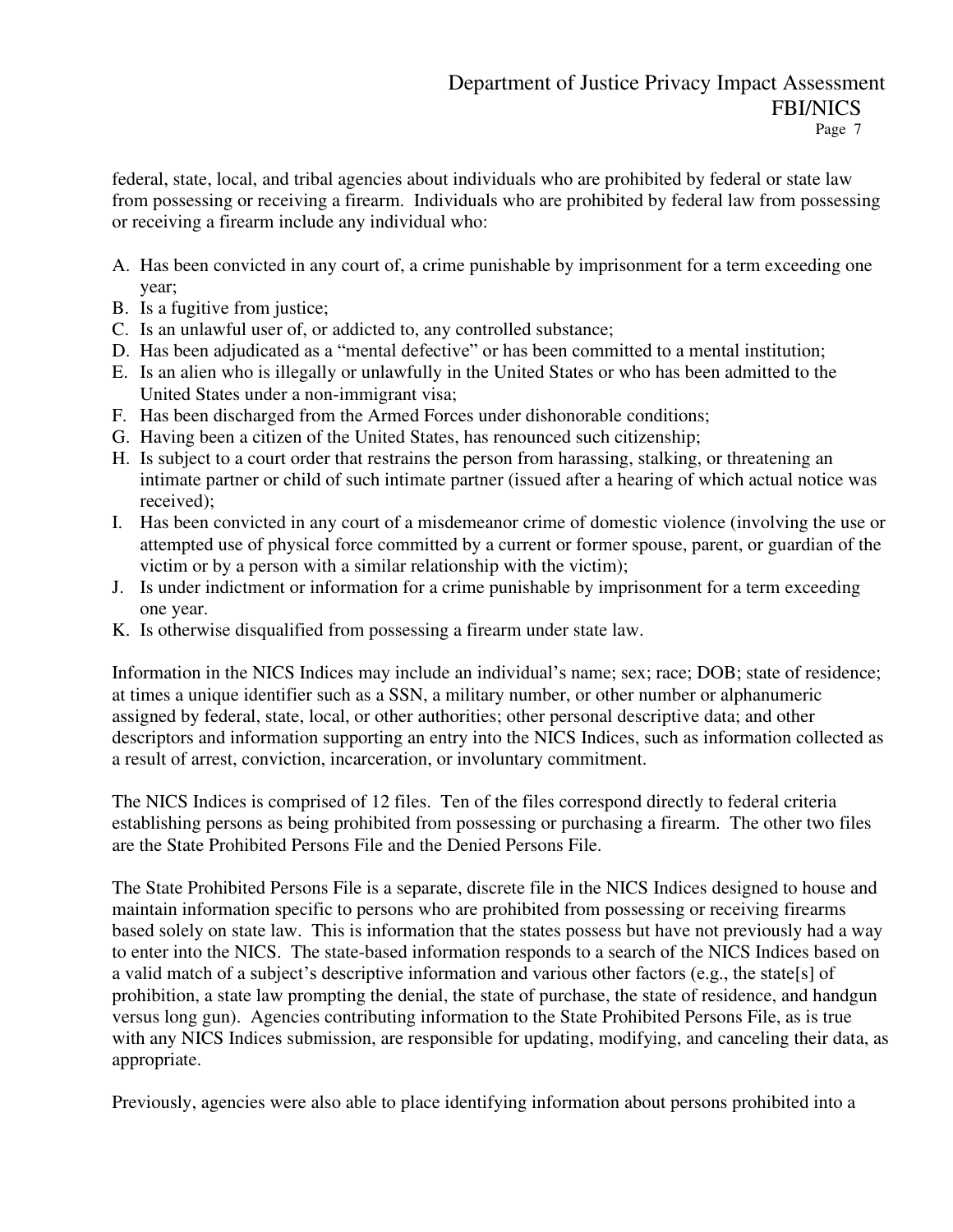generic Denied Persons File. Some states have statutes that prohibit the release of the underlying basis for the prohibition; consequently, the Denied Persons File does not provide the category of the specific prohibition. However, individuals in this file are ineligible to receive and/or possess a firearm based on federal law. The Denied Persons File allowed contributors to submit records to the NICS Indices without divulging the category of prohibition. This file has been reduced in size, is being phased out, and is no longer an available file for submissions from contributors. The file will be completely eliminated in the near future.

Information in the NICS Indices regarding the subject of a NICS transaction is available to the entity dispositioning the NICS check (e.g., NICS Section, POC State, ATF). Entities submitting records to the NICS Indices have access to the records they have submitted. The NICS Section has access to all information in the NICS Indices. For auditing purposes, the CJIS Audit Unit has access to records in the NICS Indices. Federal regulation governs access to the NICS Indices for background checks other than a firearm transfer. Additional use of NICS Indices information is limited to (1) providing information to federal, state, local, or tribal criminal justice agencies in connection with the issuance of a firearm-related or explosives-related permit or license, including permits or licenses to possess, acquire, or transfer a firearm, or to carry a concealed firearm, or to import, manufacture, deal in, or purchase explosives; (2) responding to an inquiry from the ATF in connection with a civil or criminal law enforcement activity relating to the Gun Control Act or the National Firearms Act; and (3) disposing of firearms in the possession of a federal, state, local, or tribal criminal justice agency. *See*  28 C.F.R. § 25.6(j).

#### **(3) NICS Audit Log**

The NICS Audit Log is a chronological record of system activities that enables the reconstruction and examination of a sequence of events and/or changes in an event related to the NICS operation. Every background check processed by the NICS is captured in the Audit Log. Consequently, the Audit Log contains information on any individual who has applied for the transfer of a firearm, explosive, or a related permit or license, or has otherwise had his or her name forwarded to the NICS as part of a request for a NICS background check as authorized by 28 C.F.R. § 25 or other federal law. The Audit Log may also contain information on individuals who have challenged a NICS transaction.

With regard to a specific NICS transaction, the Audit Log includes: the name and other identifying information about the prospective transferee or other individual submitted for a NICS check; the type of transaction (inquiry or response); transaction code data elements (e.g., line number and header); time; date of inquiry; Originating Agency Identifier (ORI)<sup>9</sup> of the agency completing the check; FFL identification number; inquiry/response data, such as an assigned NTN; information found by the NICS search; and the reason for a denial, if an individual is denied. If a NICS transaction requires research outside of the NCIC, the III, and the NICS Indices, any relevant information on a potential transferee found during research may be attached to the transaction and stored in the Audit Log. This may include documents received from criminal justice and other agencies (e.g., arrest reports, court

 $9$  An ORI is a nine-character identifier assigned by the FBI to an agency that has met the established qualifying criteria for ORI assignment to identify the agency in transactions on the NCIC System.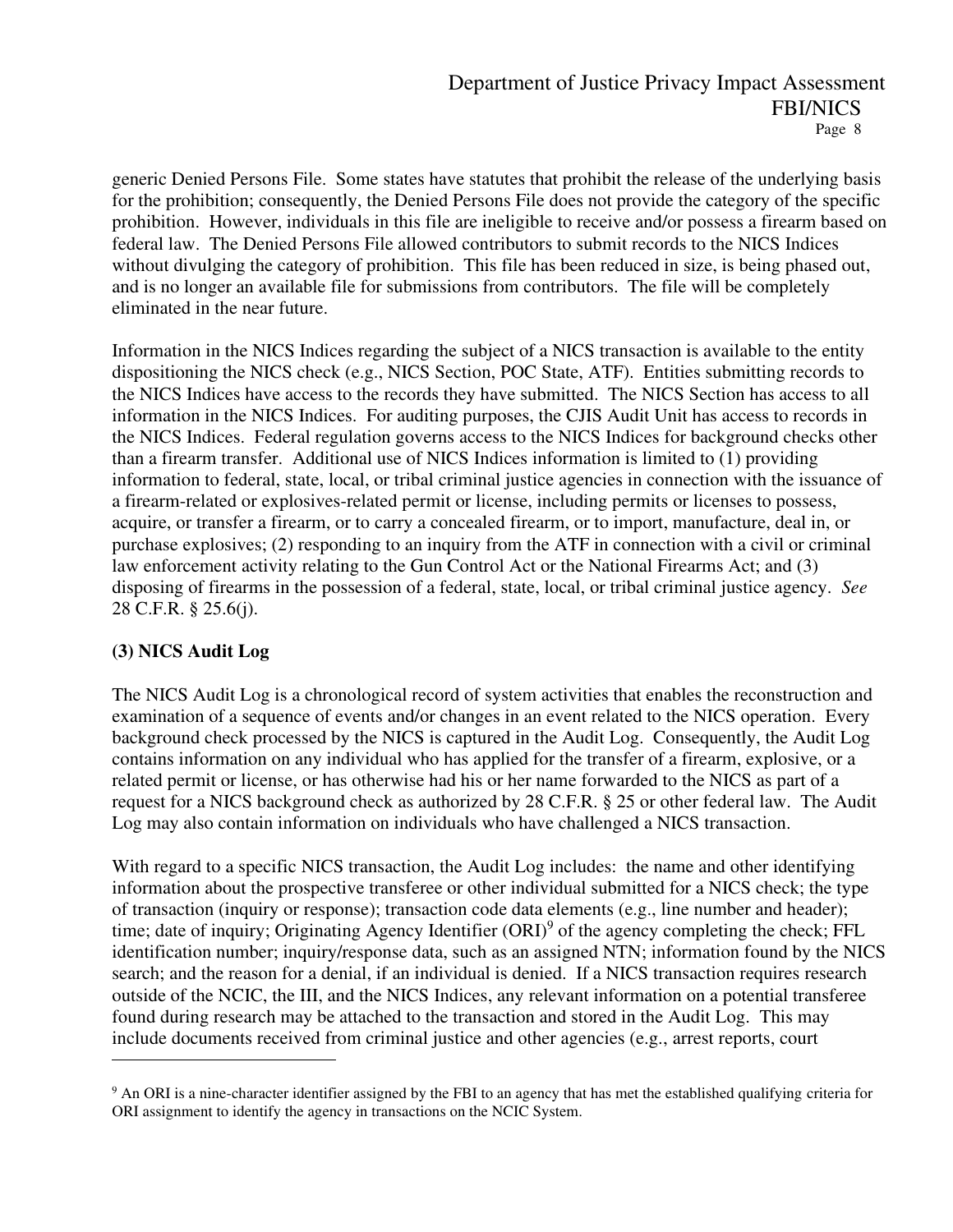transcripts, disposition information, information regarding involuntary commitments, court orders).

NICS transactions that result in a proceed response are purged 24 hours from the time the response is communicated to the FFL because proceeded transactions must be promptly purged<sup>10</sup> of all identifying information submitted by or on behalf of the transferee. For proceeded transactions, all that remains in the Audit Log is the NTN, the date and time of the transaction (i.e*.*, creation of the NTN), status, state of purchase, Purpose ID,<sup>11</sup> notification date, source, and the FFL identification number. Within 90 days (usually by the  $88<sup>th</sup>$  day) from the issuance of a proceed decision, a second purge<sup>12</sup> occurs and the only information that remains in the Audit Log for a proceeded transaction is the NTN and the date of the transaction. For denied transactions, all information in the Audit Log is retained. If a transaction is not proceeded or denied by the 88th day, all identifying information is purged from the Audit Log and only the NTN and the date of the transaction remain.

The use of information in the NICS Audit Log is controlled by regulation. *See* 28 C.F.R. §25.9(b)(2). Generally, access to information in the NICS Audit Log is available to NICS personnel to analyze system performance, assist users in resolving operational problems, support the firearms-related challenge process, or support audits of the use and performance of the system. Information on denied transactions is pushed to the NCIC's NICS Denied Transaction File where it is available to federal, state, local, tribal, and territorial criminal justice agencies. While researching a transaction, information regarding an individual undergoing a NICS check (e.g., name, DOB, SSN, criminal history information) may be shared with federal, state, local, tribal, territorial and other entities and organizations to elicit information to help determine whether to proceed or deny the NICS transaction. Contractors researching delayed transactions on behalf of the NICS Section may retrieve limited information from the NICS Audit Log via the NICS E-Check portal on the LEEP.

The use of NICS Audit Log information about proceeded transactions is restricted to FBI employees for the purpose of conducting audits of the use and performance of the NICS and for the purposes outlined in 28 C.F.R. § 25.9(b)(2)(i) and (ii): "(i) information in the NICS Audit Log, including information not yet destroyed under  $\S 25.9(b)(1)(iii)$ , that indicates, either on its face or in conjunction with other information, a violation or potential violation of law or regulation, may be shared with appropriate authorities responsible for investigating, prosecuting, and/or enforcing such law or regulation; and (ii) the NTNs and dates for allowed transactions may be shared with the ATF in individual FFL Audit Logs as specified in § 25.9(b)(4)."

<sup>&</sup>lt;sup>10</sup> Per 28 C.F.R. § 25.9(b)(1)(iii), in cases of the NICS Audit Log records relating to allowed transactions, all identifying information submitted by or on behalf of the transferee will be destroyed within 24 hours after the FFL receives communication of the determination that the transfer may proceed. 18 U.S.C. § 922(t)(2)(C) and Pub. L. 112-55, § 511, 125 Stat. 552 (2011).

 $11$  A Purpose ID is a unique identifier which identifies the reason or purpose of the background check (e.g., 01-sale of handgun, 02-sale of long gun, 05-prepawn of hand gun).

 $12$  PL 112-55 requires the destruction of "all identifying information provided by or on behalf of any person who has been determined not to be prohibited" within 24 hours, which leaves the FFL number and the date and time of the transaction in the system until the time of the original FBI purge plan. In order to comply with the Brady Act's requirement to destroy all proceed transaction records except the NTN and the date that the NTN was created, a second purge takes place at 88 days.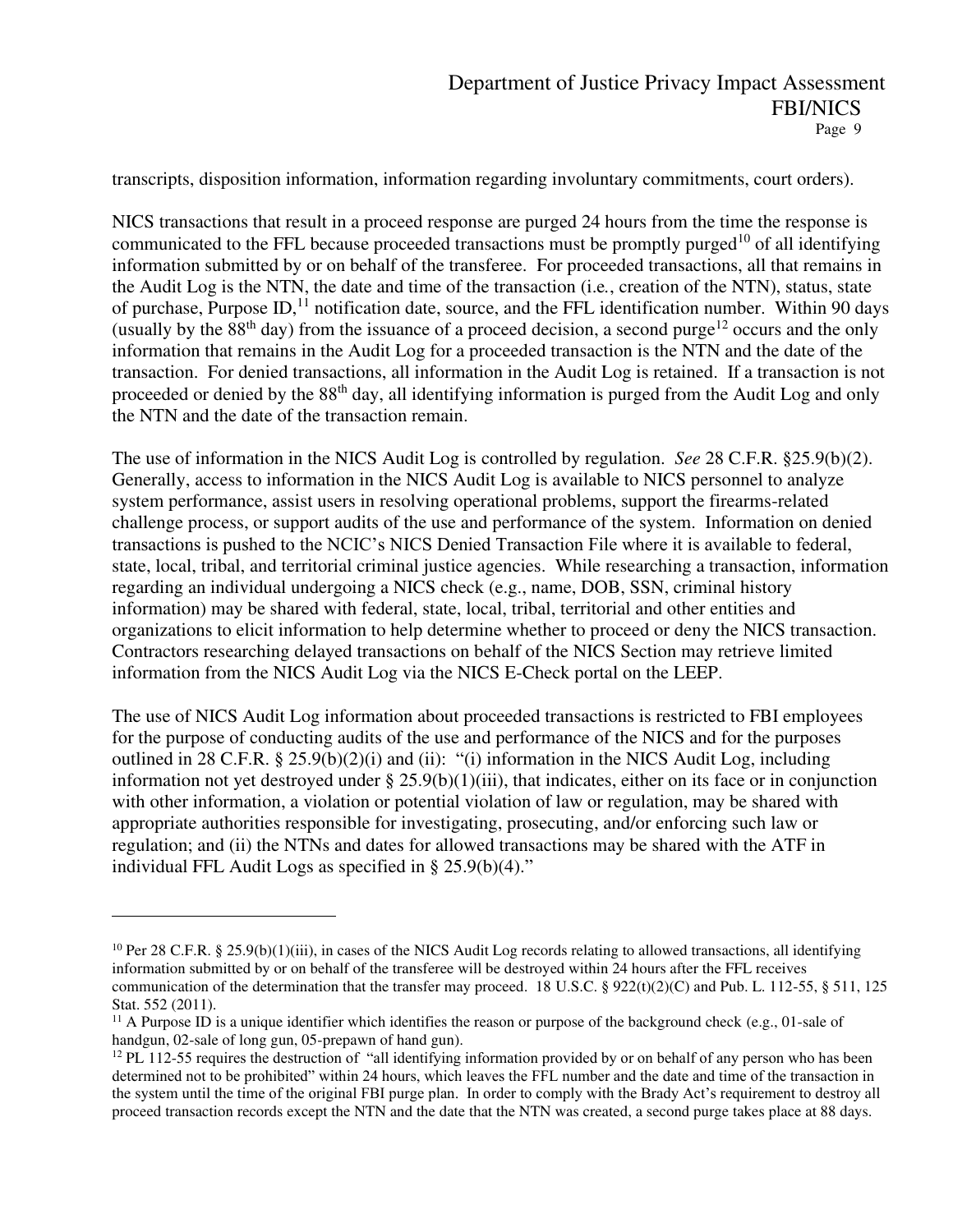Upon written request from the ATF containing the name and license number of the FFL, the FBI may extract information from the NICS Audit Log and create an individual FFL audit log report for transactions originating at the named FFL over a period of time. An individual FFL audit log, the only copy of which is provided to the ATF, may contain all information for denied transactions and the NTN, FFL identification number, and creation date and time for cancelled, open, and delayed transactions. With respect to proceed transactions, only the NTN and its creation date are retained in the NICS Audit Log. An individual FFL audit log may only contain up to 60 days' worth of proceeded transaction transfer records originating at the FFL. Proceeded information in the NICS Audit Log may only include information not subject to destruction pursuant to a congressionally-mandated restriction.

Authorized ATF personnel also have the ability, via the NICS E-Check on the LEEP, to directly submit a query and automatically receive information the NICS is permitted to share for individual FFL Audit Logs (e.g., all information on denied transactions conducted at a specific FFL; non-identifying information of all delayed and proceeded transactions conducted at a specific FFL). This query feature enables the ATF to obtain the individual FFL Audit Logs for inspections, but instead of a NICS Section employee manually generating the reports, the new capability allows the ATF to obtain them in an automated fashion.

#### **(4) Appeals Management Database (AMD)**

The NICS collects, generates, and retains firearm-related challenges, formerly known as appeal records, in the firearm-related challenge records in the AMD.<sup>13</sup> Information in the AMD reflects inquiries by potential transferees regarding the reason for a delay or denial by the NICS or POC state, challenges to the accuracy or validity of a disqualifying record, and other types of inquiries made by potential transferees about a NICS transaction. The AMD captures the individual's name, address, and gender; NTN or State Transaction Number (if one was assigned); state of purchase; state of residence; name of the NICS Examiner or other FBI employee/contractor working the case; status of the stage of processing for the firearm-related challenge case; the projected date the firearm-related challenge will purge from the system; type of incoming and outgoing correspondence; the result of the firearm-related challenge (e.g., whether the denial was affirmed or overturned); and the date the firearm-related challenge was closed. In addition, the AMD retains any information submitted by the potential transferee in support of his or her inquiry or firearm-related challenge which may include fingerprints, court documents, pardons, restorations, and identification documents. In addition to information about appellants, the AMD may contain information on other individuals pertinent to an inquiry or firearmrelated challenge, such as contact information for an appellant's counsel or record-owning agency.

Information in the AMD is directly available to FBI personnel involved in processing and resolving firearm-related challenges. Information from the AMD may be provided to the individual about whom the information pertains and such individual's representative. Information may also be provided to members of Congress with written consent of the individual about whom the information pertains.

<sup>&</sup>lt;sup>13</sup> The AMD is separate from the Voluntary Appeal File because they have different functions and retention rules.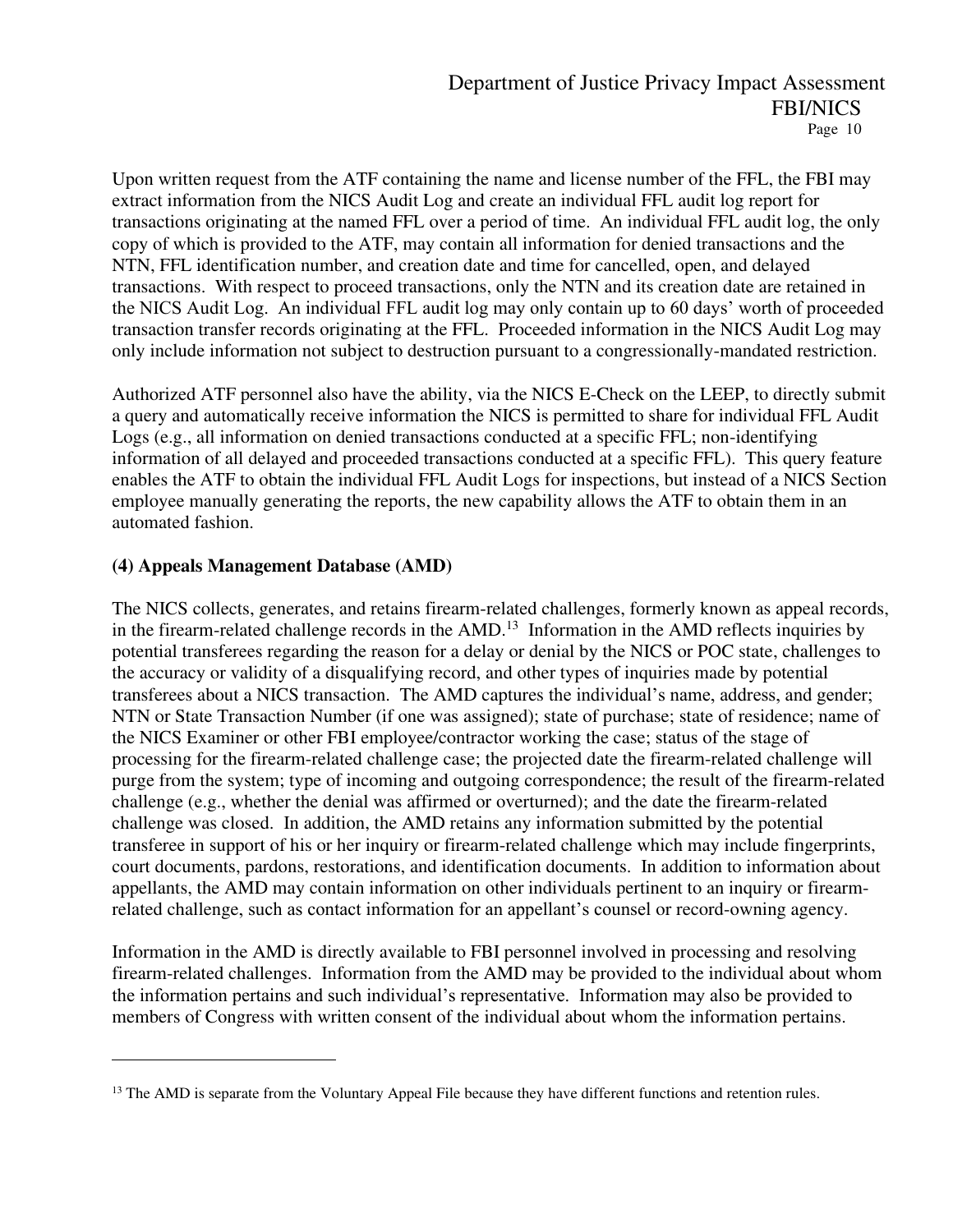### **(5) Voluntary Appeal File (VAF)**

Pursuant to 28 C.F.R. § 25.10(g), the VAF was established as a separate NICS-internal database to prevent future unnecessary delays or erroneous denials in firearms transactions. As stated above, the NICS must destroy<sup>14</sup> identifying information submitted by or on behalf of any person who has been determined not to be prohibited from receiving a firearm no more than 24 hours after the system advises an FFL that the transfer would not violate the Brady Act or state law. If a potential purchaser is delayed or denied a firearm and successfully challenges the decision, the NICS cannot retain the record of the challenge or the supporting documentation for more than 90 days unless the information is maintained as part of the VAF.

Because of mandatory purge requirements, individuals who wish to make subsequent purchases may be delayed or denied again for many reasons (such as similarity of their personal information to that of other persons in NICS-consulted databases) until their record has been re-reviewed or until the individual has initiated a challenge. The NICS regulations, 28 C.F.R. § 25, permit lawful transferees to request that the NICS maintain certain personal information in the VAF. The VAF may maintain information on individuals who have provided the FBI with written consent to maintain information about themselves in the VAF. Only information about lawful potential transferees is kept in the VAF. If an individual is found not to be a lawful transferee, his/her information is not maintained as part of the VAF. However, if a VAF applicant is determined not to be firearms-prohibited, his/her PII is maintained, and he/she is issued a VAF Unique Personal Identification Number (UPIN). When a potential transferee presents his/her UPIN to an FFL, the NICS will include a review of the VAF in the related background check.

The PII in the VAF is used for the limited purpose of clarifying existing records and/or proving identity to facilitate future transactions. Data in the VAF may include, but is not limited to, name, DOB, SSN, address, email address, phone number, place of birth, state of residence, general descriptive data (e.g., height, weight, eye color, hair color), fingerprint cards, photographs, court documentation, correspondence, and information contained in the applicant's challenge file, if one exists. Fingerprints are required to ensure the individual does not have a prohibiting criminal offense. Whether rolled fingerprint cards or electronic scans of fingerprint impressions are submitted, they must be prepared by law enforcement or another authorized fingerprinting agency with a stamp or other official indication of the agency's name, address, and telephone number in the designated area of the fingerprint card. All VAF records are kept only in electronic format. Fingerprint cards mailed to the FBI are electronically scanned and attached to the individual's record in the VAF. The hard copy of the fingerprint cards are then destroyed, or, if requested by the applicant, returned to the individual.

As discussed below, individuals applying for inclusion in the VAF have the ability to electronically

<sup>&</sup>lt;sup>14</sup> Per 28 C.F.R. § 25.9(b)(1)(iii), in cases of the NICS Audit Log records relating to allowed transactions, all identifying information submitted by or on behalf of the transferee will be destroyed within 24 hours after the FFL receives communication of the determination that the transfer may proceed. 18 U.S.C. § 922(t)(2)(C) and Pub. L. 112-55, § 511, 125 Stat. 552 (2011).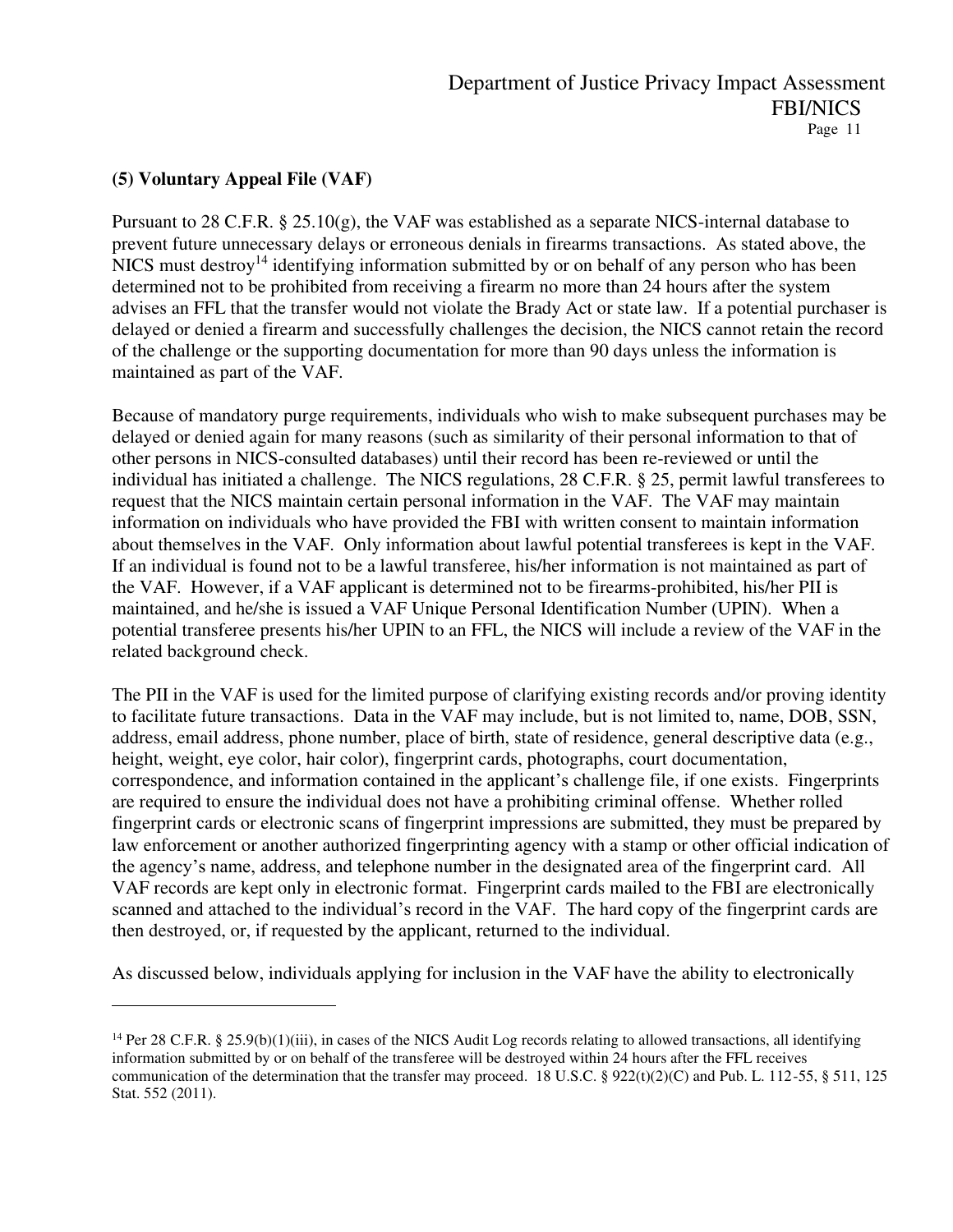submit information to the VAF. Individuals have access only to submit their own information in the VAF and view the information they have submitted and messages regarding the status of their VAF application. FBI personnel involved in processing firearm-related challenges can query the VAF. NICS Section employees who process applications for entry into the VAF have direct access to all information in the VAF, including pending applications.

NICS Section employees processing transactions have direct access to VAF information about individuals approved for inclusion in the VAF. NICS Section employees search the VAF for supplemental information that could assist in resolving a delayed firearm or explosive transaction immediately, without the need for contacting outside entities or performing other research. Review of the VAF is undertaken only after a potential transferee's information results in a hit against a record in the III, the NCIC, the NICS Indices, or the ICE databases and, as noted above, when the individual has presented a UPIN to the FFL. Information on individuals approved for inclusion in the VAF is available to POC and partial-POC states via the State Information Sharing Initiative (SISI). This enhanced information resource helps foster nationwide consistency in firearms and explosives eligibility determinations.

#### **(6) FFL File**

The NICS also retains information about individuals who have registered with the ATF to be FFLs. This information is provided to the NICS by the ATF from the FFL application and includes the FFL's name, code word,<sup>15</sup> address, phone number(s), the ATF number, names of authorized representatives and contact persons, and similar information used by the NICS to identify, validate, and communicate with FFLs in the course of NICS operations. The NICS has the capability to permit the ATF to provide real-time updates to FFL registration and license statuses via secure, encrypted Internet access.

Access to the FFL file is limited to the ATF and authorized FBI personnel. The NICS receives and transfers information for the FFL file through a NICS/ATF interface. The ATF's electronic transmission of information to the NICS synchronizes FFL information between the NICS and the ATF. The ATF is responsible for maintaining the list of valid FFL numbers issued to FFLs that may legally transfer firearms in the United States (i.e., gun dealers, pawnbrokers, importers, and manufacturers) as well as all necessary contact information for the FFL. The ATF also provides updates to the NICS on FFL contact information, new licenses issued, renewals, and expirations. Finally, the ATF also notifies the NICS when an FFL should be removed. The NICS uses FFL data to validate FFLs requesting Brady Law background checks on potential firearm purchasers. The ATF also notifies the FBI of time-sensitive updates to FFL information (e.g., the revocation or reinstatement of a license) via telephone or facsimile.

<sup>&</sup>lt;sup>15</sup> A code word is used by the FFL when interacting with the NICS Call Center or with a NICS Section employee on the phone. The code word is also used by an FFL when conducting a check on the NICS E-Check; the FFL has to have both the code word and a password in order to gain access to the NICS E-Check.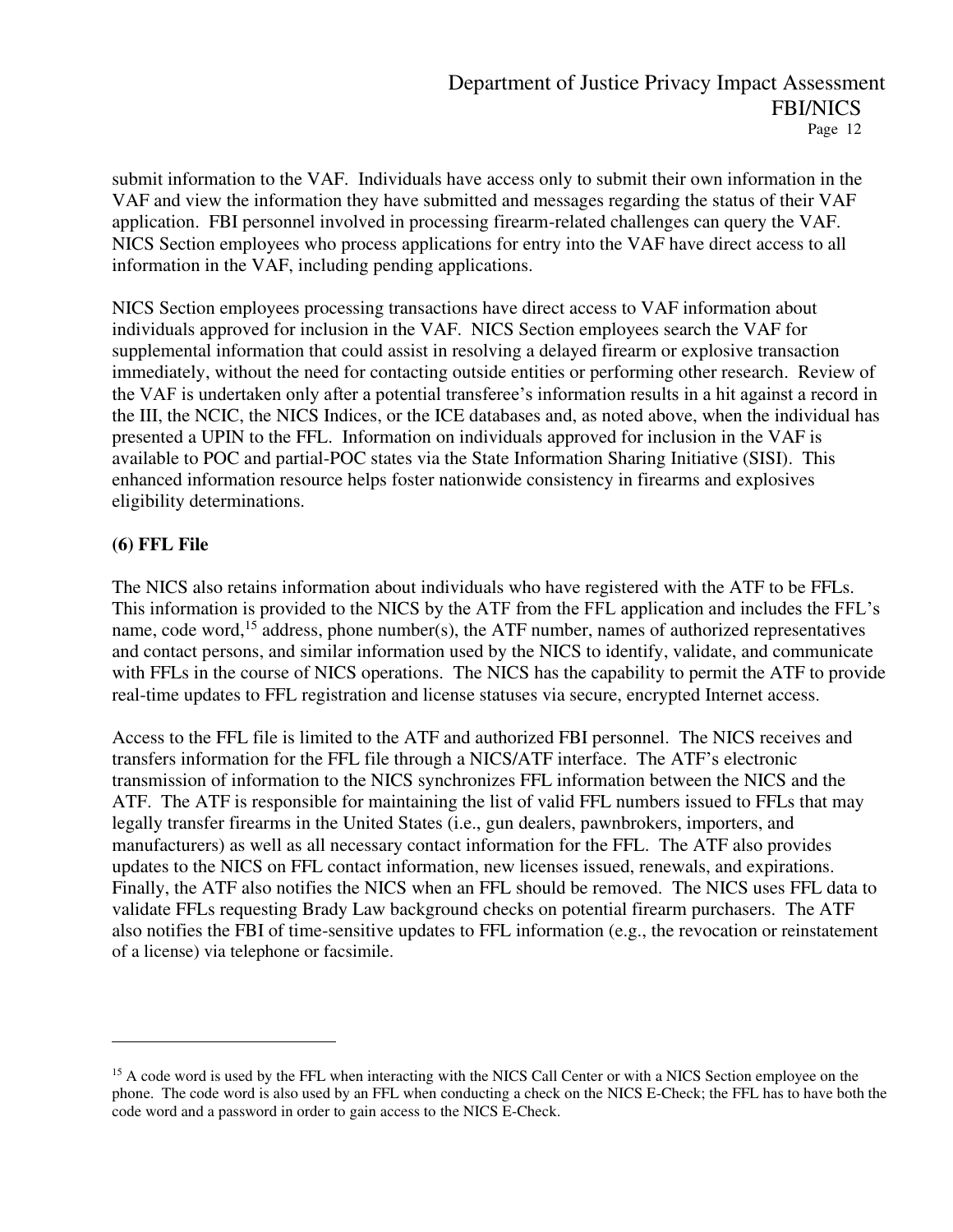#### **(7) ACD System and Fax Server**

Two computer systems are used for telephonic and fax transmissions made into and out of the NICS during system operations—the ACD System and the Fax Server. The ACD System<sup>16</sup> operates as a callrouting mechanism that analyzes information on calls referred from the NICS Call Center to the NICS Section and directs customer service calls to the most appropriate CSR. The ACD System records and retains the incoming phone call and associated data in the phone system, such as the incoming phone number, the NICS Section employee who answered the call, and the date and time of the incoming call. When the ACD System answers a call, the caller chooses options through Interactive Voice Response  $(IVR).$ <sup>17</sup> Based on the options chosen by the caller in the IVR, along with the caller's phone number (Automatic Number Identification) and the number the caller dialed (Dialed Number Identification Service), the ACD system routes calls to the appropriate personnel.

The Fax Server operates in a similar fashion. When a NICS Section employee faxes a request for information, his/her outgoing fax transmission contains a control number that identifies the NICS transaction. The reply fax transmission also contains that control number. The Fax Server automatically directs the return fax transmission to the appropriate transaction. The Fax Server records and retains the date and time of the faxes, the NICS control number, the NICS fax number, and the number of the incoming faxes among other related statistical data. Information received via the Fax Server may include any information pertinent to determining whether an individual is prohibited by federal or state law from receiving a firearm, explosive, or related permit, such as arrest reports, court transcripts, disposition information, information regarding involuntary commitments, or court orders. Automation and integration for the fax routing system reduces the manual investigation needed to find the recipient of unrouteable faxes and the routing of these faxes. The system scans the incoming fax for the assigned serial number and, if found, attaches the fax to the corresponding transaction. If information is not found, the fax can manually be routed to the transaction.

Information transmitted to the NICS via the ACD System and Fax Server ultimately attaches to a NICS transaction. Once attached to a NICS transaction, the information is accessed as part of the NICS Audit Log. Information received via the Fax Server as part of research is also processed (e.g., all NICS indicators are removed) and sent to the DDF. Once part of the DDF, information is available to FBI personnel, POC states, and other entities authorized to conduct NICS checks.

#### **(9) Disposition Document File (DDF)**

The DDF contains information that cannot be posted to a subject's criminal history record in the III or otherwise updated in the Next Generation Identification (NGI) System, or cannot be posted to other pertinent databases. The DDF is not part of the NICS; rather, it is under the control of the CJIS

<sup>&</sup>lt;sup>16</sup> The ACD System is part of the Enterprise Telecommunications Infrastructure System (ETIS). The ETIS has separate privacy documentation available at https://www.fbi.gov/file-repository/pia-enterprise-telecommunications-infrastructuresystem.pdf/view.

 $17$  IVR allows callers to select options that will help the ACD route their calls to the correct person (e.g., an FFL pressing one to initiate a new transaction, or pressing two to check the status of a pending transaction).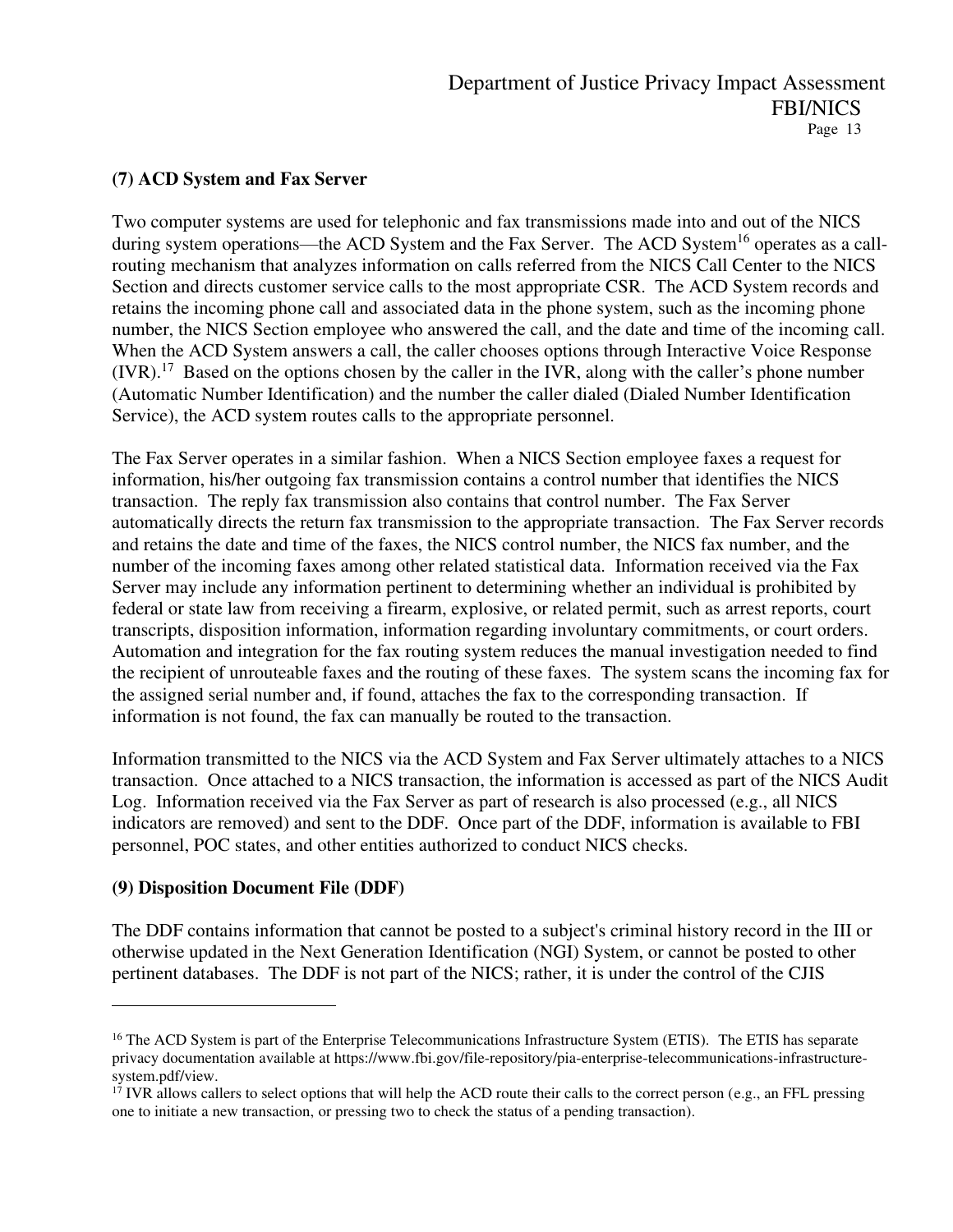Division's Biometric Services Section (BSS). Records found in the DDF may include, but are not limited to, arrest dispositions, warrants, protection orders, police reports, transcripts, court-ordered mental commitments, protection orders, and indictments and informations (if not already posted to an individual's "identity history summary," formerly known as "rap sheet"). The DDF helps reduce the need for the NICS Section and other CJIS Division personnel to contact federal, state, local, tribal, or other agencies multiple times to obtain information already provided to the FBI. Some of the information contained in the DDF is data that may be rejected from inclusion in other databases for various reasons, such as: the dates of arrest are not provided; a disposition or other information cannot be matched to a date of arrest of record; fingerprints are illegible; or validation of data, such as a stamp, seal or official signature, is lacking.

NICS Section personnel only research the DDF when a potential prohibition has been identified upon a NICS transaction hitting against a record in the III, the NCIC, the NICS Indices, or the ICE database. The DDF may contain information which could immediately result in a "proceed" or "deny" determination. The DDF data is available to the POC/partial-POC states and other entities authorized to conduct NICS checks who participate in the SISI. This enhanced information resource helps foster nationwide consistency in firearms and explosives eligibility determinations.

The NICS Section currently provides information received during the delayed transaction research process to the DDF via the fax server or through a third party email to the BSS. All NICS identifiers (e.g., NTN) are manually stripped from the information before it is placed in the DDF.

NICS Section personnel, POC states, the ATF, and other entities authorized to conduct NICS checks can access the DDF via the NICS. In order to receive DDF information with a NICS check, POC states and other entities authorized to conduct NICS checks must opt into the SISI. The ATF can conduct queries of and receive information from the DDF via the NICS E-Check portal on the LEEP. Other individuals, agencies, and entities may have access to information in the DDF from outside the NICS.

#### **(10) ATF Relief of Disabilities Database<sup>18</sup>**

The ATF Relief of Disabilities Database is a compilation of applicant information obtained by the ATF when it processed firearm disability relief applications from 1969 to 1992. Although the ATF stopped processing relief of disability applications in 1992, these records are retained by the NICS and are used to evaluate eligibility for firearm transactions. The ATF also processes explosive reliefs of disabilities from 2003 to present. These records are used to evaluate eligibility for explosive permit applications.

The fields contained in the ATF Relief of Disabilities Database include: the subject's name, SSN (if provided), DOB, gender, race, height, weight, address, disability type (as identified by the ATF), ATF field division name, the ATF Examiner, date assigned, date application was received, and the date the application was issued.

<sup>&</sup>lt;sup>18</sup> The ATF Relief of Disabilities Database is not subject to the Brady Act requirement to purge proceed information within 24 hours, as the ATF Relief of Disabilities Database is not part of the NICS. The Brady Act was not signed into law until 1993; the NICS first became operational on November 30, 1998.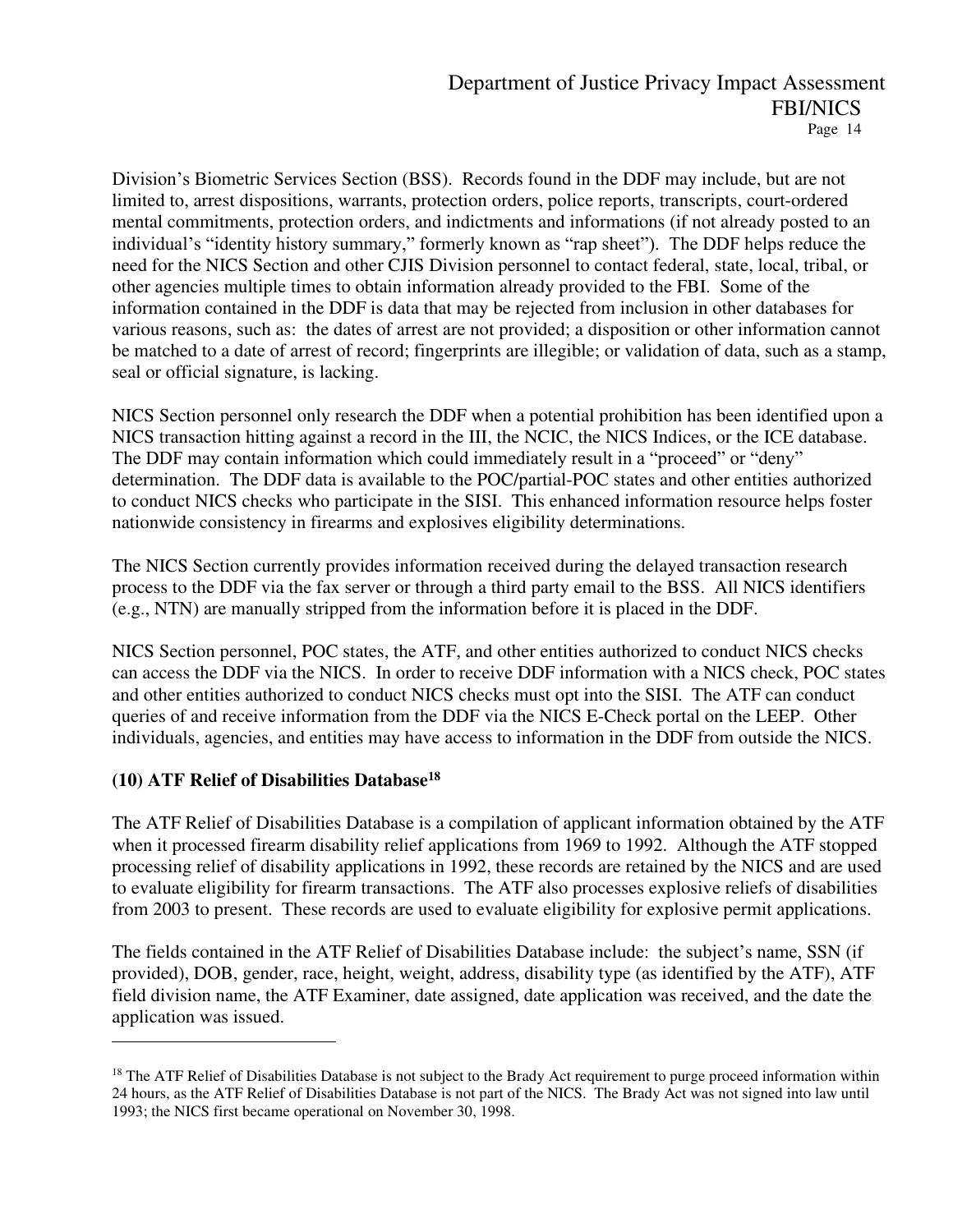Research of the ATF Relief of Disabilities Database is undertaken by NICS personnel only after the subject search results in a hit against a record in the III, the NCIC, the NICS Indices, or the ICE database. The ATF Relief of Disabilities Database may contain information which could immediately result in a "proceed" or "deny" determination. The POC and partial-POC states also have access to the ATF Relief of Disabilities Database. In addition, the ATF Relief of Disabilities Database is available to the ATF for research when conducting explosives checks. This enhanced information resource helps foster nationwide consistency in firearms and explosives eligibility determinations. Automation of batch submissions of ATF Relief of Disabilities Database records allows for more timely and complete updates to the information.

As with the DDF, the NICS Section personnel, POC states, the ATF, and other entities authorized to conduct NICS checks can access the ATF Relief of Disabilities Database via the NICS. The ATF can conduct queries of and receive information from the ATF Relief of Disabilities Database via the NICS E-Check portal on the LEEP. Other individuals, agencies, and entities may have access to information in the ATF Relief of Disabilities Database from outside the NICS.

#### *(d) How Information in the System is Retrieved by the User*

Users generally retrieve information from the NICS by a combination of personal identifiers (e.g., name, DOB, SSN) or a unique identifier for the data they seek (e.g., NTN, FFL number, AMD number). The FFLs, the ATF, and other entities authorized to conduct a NICS check can log into the NICS E-Check using a username and password or token on the LEEP page and agreeing to the NICS E-Check Terms and Conditions page. Once users select the 'Agree' button on the NICS E-Check Terms and Conditions page, they must enter their Access Number (RDS Key). The RDS Key gives the user access to the portal page where the user will initiate all their NICS work based on their user role, such as submitting a search request, checking an NTN status, and querying NTN history. During a NICS check, users provide the potential transferee's PII (e.g., name, DOB, SSN). The NICS uses the PII to check databases and returns any matching information to the NICS staff or POC state.

During a NICS check, the NICS retrieves records from the NICS Indices based on matches between the biographical data in NICS Indices records and biographical information submitted on potential transferees. Contributing agencies also have access to the records they have submitted to the NICS Indices. Those agencies that enter into the NICS Indices, via the NCIC, can retrieve their records via the Query Denied Person functionality within the NCIC. The agency can use the NICS Record Identifier<sup>19</sup> or Agency Record Identifier<sup>20</sup> to retrieve their entry. If agencies enter records via the LEEP, the agency can retrieve its NICS Indices entries by their ORI, NICS Record Identifier, Agency Record Identifier, or the name of the subject of the record. Upon request from an authorized authority, the NICS Section can provide a list of all of the agency's NICS Indices entries.

<sup>&</sup>lt;sup>19</sup> A NICS Record Identifier is the system-generated unique number associated with each record in the NICS Indices. <sup>20</sup> An Agency Record Identifier is a unique identifier assigned by the agency submitting records for inclusion in the NICS Indices.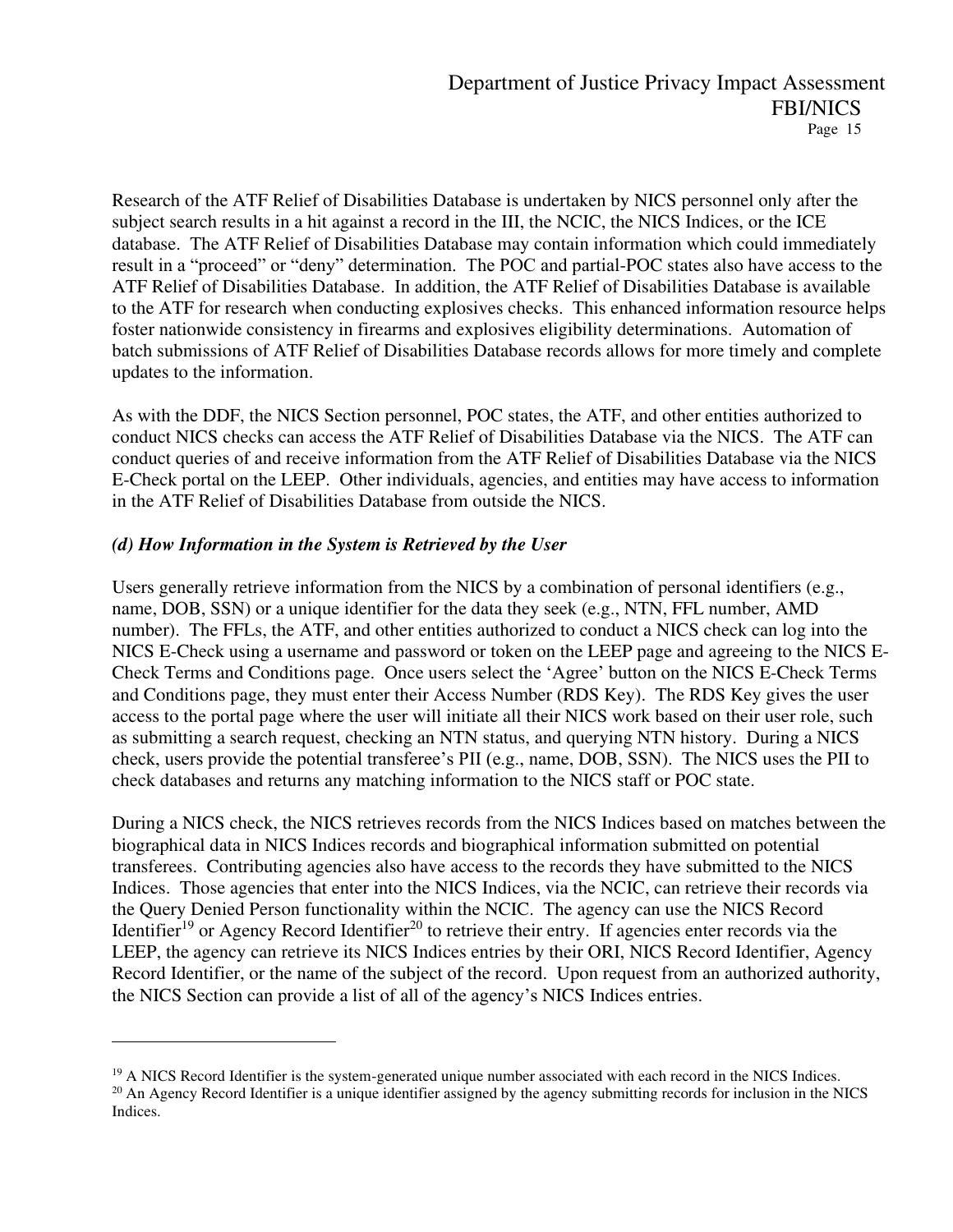The NICS users retrieve information from the NICS Audit Log via personnel identifier, NTN, time frame (e.g., day or month), FFL, or by a particular state or agency conducting a NICS check. Contractors researching disposition information for NICS transactions retrieve information from the delay queue based on the ORI of the agency asked to supply the disposition information.

Information from the AMD is retrieved via NICS personnel by personal identifier or AMD number.

NICS users retrieve information from the VAF via personal identifier, UPIN, or AMD number. Individuals electronically submitting information to the VAF can retrieve their information from their VAF with a unique link and PIN.

Information is entered into the FFL file by the NICS and the ATF. An FFL inquiry can be conducted using one or more of the following search criteria: FFL identification number; RDS Key; whether the FFL is listed as active by the ATF, within the NICS, or registered to use the NICS E-Check; FFL code word; license type; or any part of the FFL contact information (e.g., phone number, address, name, email, fax).

Information from the Fax Server is automatically attached to specific transactions within the NICS. Audit log information in the ACD System and Fax Server can be retrieved by keyword search.

Subjects in the SOI database can be retrieved by personal identifier or other data element in the database.

The NICS retrieves information from the DDF and ATF Relief of Disabilities Database based on matches to biographic information on potential transferees.

#### *(e) How Information is Transmitted to and from the System*

As discussed above, historically, the majority of the NICS checks have been initiated by FFLs via the telephone. By this method, an FFL contacts the NICS through the NICS Call Center and conveys information to a CSR. The CSR validates the FFL's identity by obtaining the FFL's license number and code word. Once validation is complete, the FFL verbally transmits information supplied by the firearm purchaser on the ATF Form 4473. The CSR enters the information transmitted by the FFL into a computer terminal and initiates the background check. With the addition of the NICS E-Check, now the method for the majority of the NICS checks, FFLs transmit information from the ATF Form 4473 to the NICS via a dedicated password-protected internet portal. The NICS E-Check also allows the ATF and other authorized entities to query the NICS and receive responsive information.

Information in the NICS Indices is electronically submitted. Agencies submitting records to the NICS Indices must have an ORI. If the agency does not have an ORI, the NICS Section will assist the agency in obtaining an ORI. Agencies have two methods to submit or maintain their NICS Indices records either through the NCIC or the LEEP. An agency may choose to utilize the NCIC to interface with the NICS to electronically submit, modify, supplement, cancel, or display a denied individual's disqualifying information in the NICS Indices. Agencies without the NCIC capability or those who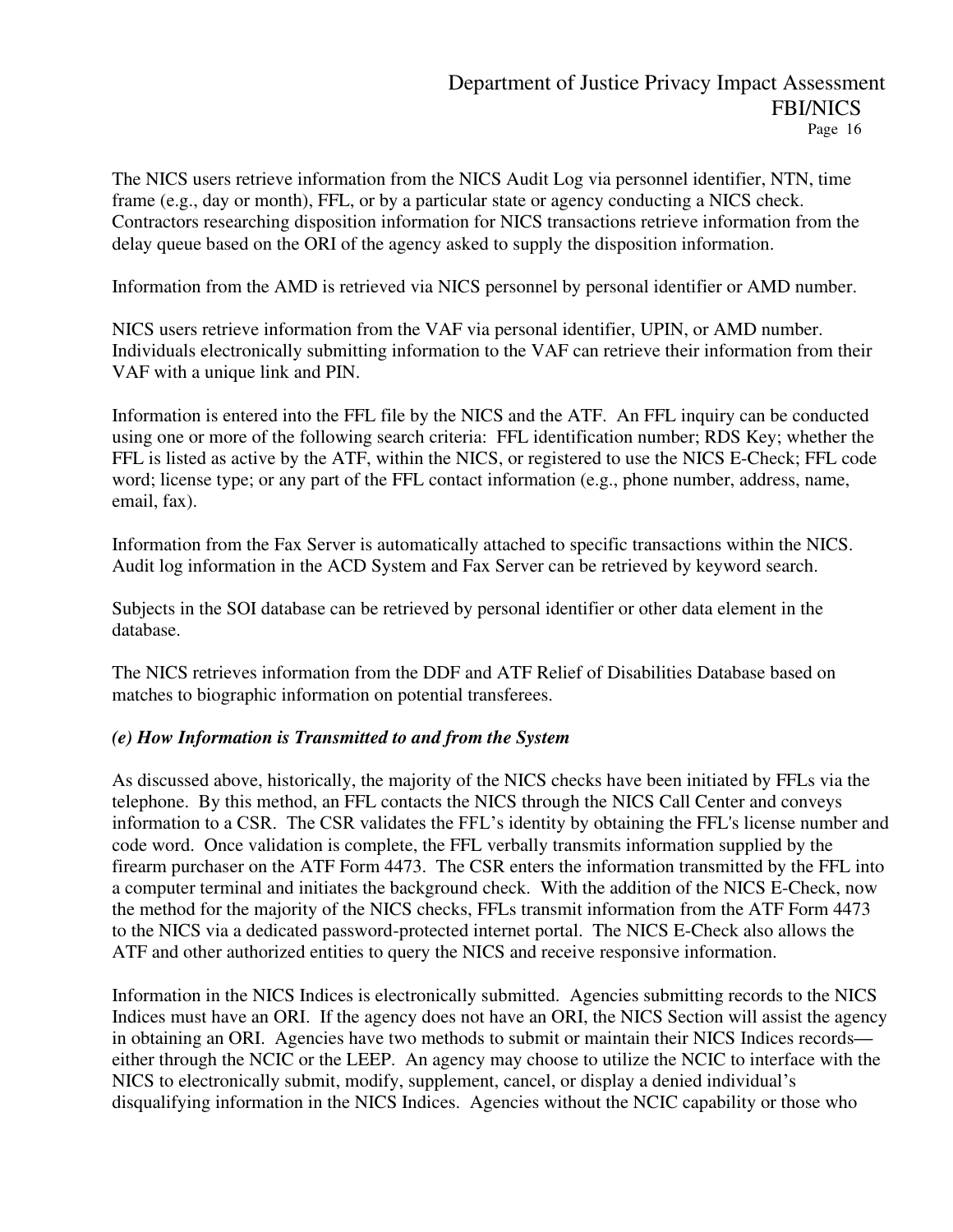prefer the LEEP may access the NICS Indices via the LEEP. The agency may submit NICS Indices entries by batch transfer or single entry though the LEEP connection by using the NICS E-Check icon. A LEEP account is required for the user. Once a LEEP account is established, the NICS Section can assist with the NICS E**-**Check activation and guide the user through the NICS Indices submission process via the NICS E**-**Check icon.

Firearm**-**related challenges are received from the individual via mail, facsimile, or email. Firearmrelated challenge records are retained in the AMD. The AMD allows FBI personnel working challenges to create AMD records by having the system automatically populate information from the transaction being challenged into the new AMD record. The information contained within the AMD automatically creates outgoing correspondence.

Recently, the FBI began receiving NICS firearm-related challenge information electronically through the FBI's electronic Departmental Order process. Through a web-based portal available on <fbi.gov>, individuals can now electronically submit challenges to firearm denials and receive responses via email. The electronic challenge process has separate privacy documentation.

Individuals can submit applications for the VAF by mail or via an online portal. Once an application is received, the information is stored in the VAF and processed. Requests for additional information and correspondence regarding the status of a VAF application is available through the online portal or received by individuals via mail. If an individual uses the online portal, the NICS emails an individual when new information regarding his/her VAF application is available within the portal.

The NICS receives information found during research of delayed transactions via fax or email. Contractors researching disposition information for NICS transactions also electronically submit information to NICS via the LEEP portal. The NICS Examiners manually add notes to the NICS Audit Log.

#### *(f) Whether it is a Standalone System or Interconnects with Other Systems*

The NICS connects to the NCIC, the III, and the NGI System using public key infrastructure certificates. Users may also query the NCIC and the III through independent secure user interfaces. Additionally, the NICS interfaces with the LEEP for user authentication, which allows access to the NICS E-Check for authorized users, NICS Indices for submitting entities, and remote access for telework for NICS personnel. An external facing, internet accessible website allows the general public to submit VAF applications to the NICS Section and check the status of pending VAF applications. The electronic Departmental Order allows individuals to electronically file firearm-related challenges. In the future, the NICS will integrate with the NGI System to electronically send and search submitted fingerprints against the NGI System and return any matching records. The NICS may also electronically connect to the National Data Exchange (N-DEx) System and other FBI databases for secondary research using public key infrastructure certificates.

The NICS integrates with the CJIS phone system, also known as ETIS, using the PegaCall Commercial-Off-the-Shelf Integration suite, providing five main features to the users: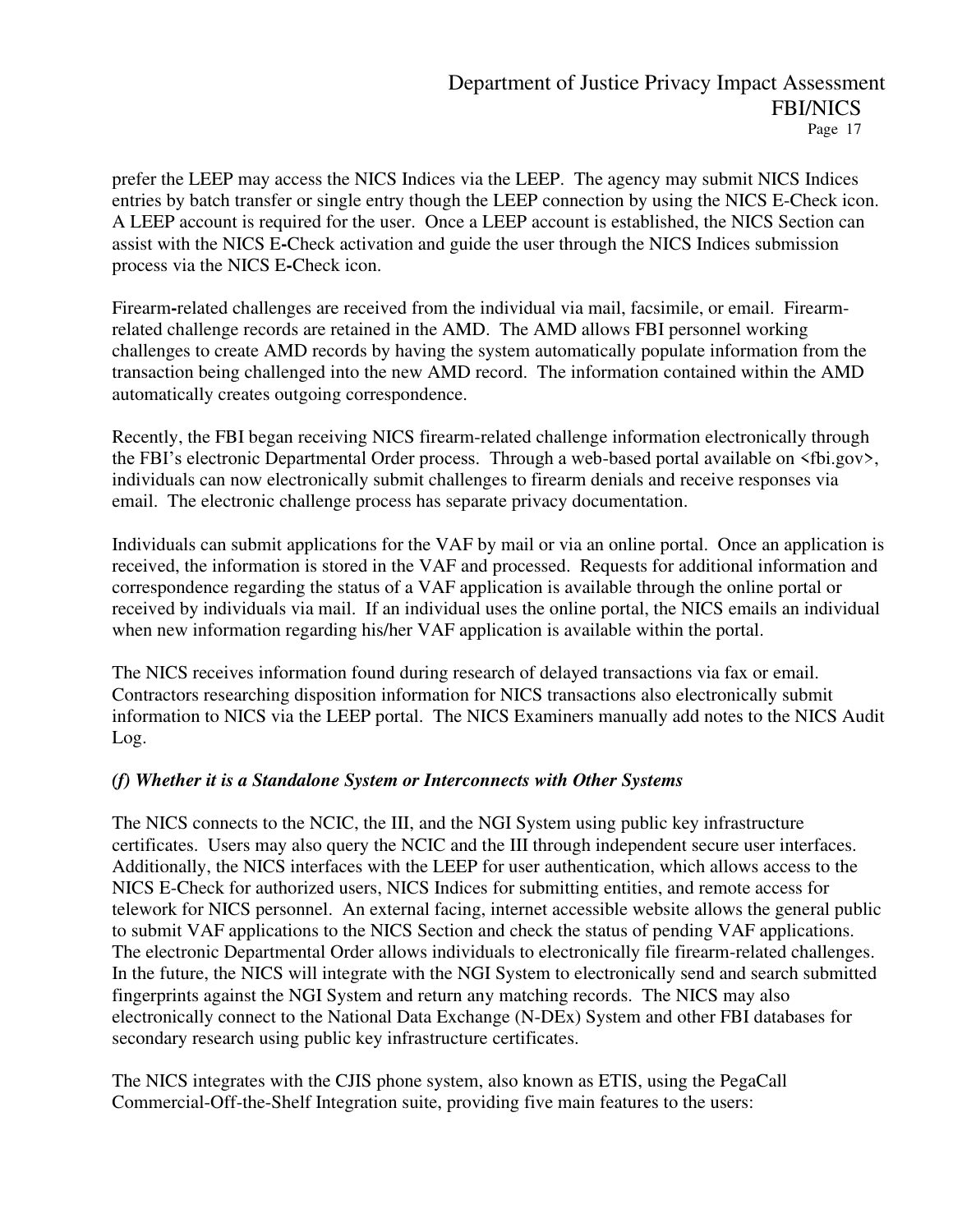- Adaptive Screen Pop—Upon receipt of a call, a screen containing information relevant to the call can be displayed to a user. For example, if an FFL is calling about a specific NTN, that NTN can be displayed on the screen when the user answers the phone.
- Data Prefetch—Upon receipt of a call, information can be queried from other systems automatically. If a POC state calls in, for example, the NICS could execute queries against the NCIC and the III based on information the caller provides prior to the call being answered.
- Enhanced Call Routing—The NICS provides call routing decisions based on several criteria defined by the CJIS Division in the NICS requirement set, including the CSR skillset, transaction age, etc. For example, if a call comes in from Region 1, it is routed to NICS Examiners who are capable of working Region 1 calls. If the caller enters an NTN, the system then assigns it to the NICS Examiner working that NTN.
- Desktop Telephony— NICS personnel can control their phones directly from within the application. They can initiate or answer calls, transfer a call from the NICS Call Center to a NICS Examiner, or escalate a call to a supervisor when necessary, all from within the application.
- CSR, NICS Examiner State Management—The CSRs and NICS Examiners are able to mark themselves as "available for work" or "not available" depending on the needs of the NICS Section.

The NICS integrates with the CJIS Division Biscom services to provide incoming and outgoing fax communications. The NICS leverages Biscom Web Services to transmit outgoing faxes to their destination. For incoming faxes, the Biscom fax server conducts Optical Character Recognition based on the assigned serial number, and then routes the faxes and metadata received to the transaction and also to the DDF workbasket for additional processing.

## **Section 2: Information in the System**

### **2.1 Indicate below what information is collected, maintained, or disseminated.**

### **(Check all that apply.)**

| <b>Identifying numbers</b>           |         |                    |  |                       |  |  |
|--------------------------------------|---------|--------------------|--|-----------------------|--|--|
| Social Security                      | $\rm X$ | Alien Registration |  | Financial account     |  |  |
| Taxpayer ID                          |         | Driver's license   |  | Financial transaction |  |  |
| Employee ID                          |         | Passport           |  | Patient ID            |  |  |
| File/case ID                         |         | Credit card        |  |                       |  |  |
| Other identifying numbers (specify): |         |                    |  |                       |  |  |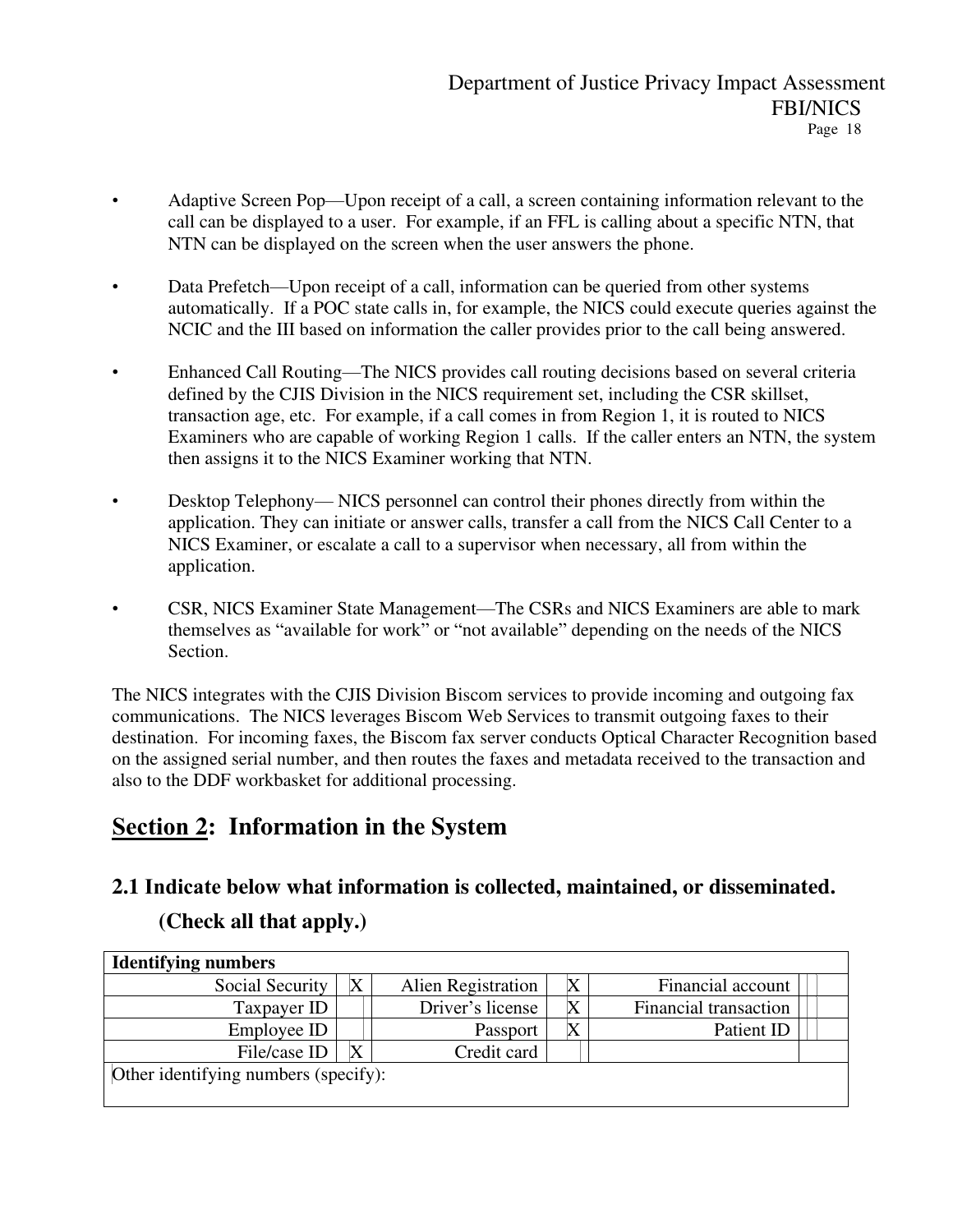- Military serial numbers
- Non-immigrant admission number
- Canadian Social Insurance number
- Royal Canadian Mounted Police ID or Fingerprint Section number
- Personal Identification Number (state-issued only)
- Port Security Card number
- Selective Service number
- Veterans Administration claim number
- UPIN
- AMD ID
- $\bullet$  UCN<sup>21</sup>

| <b>General personal data</b>                                                                     |                                        |                  |                           |                               |  |  |
|--------------------------------------------------------------------------------------------------|----------------------------------------|------------------|---------------------------|-------------------------------|--|--|
| Name                                                                                             | $\rm X$                                | Date of birth    | $\boldsymbol{\mathrm{X}}$ | Religion                      |  |  |
| Maiden name                                                                                      | X                                      | Place of birth   | $\rm X$                   | Financial info                |  |  |
| Alias                                                                                            | X                                      | Home address     | $\boldsymbol{\mathrm{X}}$ | Medical information           |  |  |
| Gender                                                                                           | Χ                                      | Telephone number | $\boldsymbol{\mathrm{X}}$ | $\rm X$<br>Military service   |  |  |
| Age                                                                                              | X                                      | Email address    | $\rm\overline{X}$         | Physical characteristics<br>X |  |  |
| Race/ethnicity                                                                                   | $\overline{\mathrm{X}}$                | Education        |                           | Mother's maiden name          |  |  |
| Other general personal data (specify): Country and/or status of citizenship, state of residence, |                                        |                  |                           |                               |  |  |
|                                                                                                  | eye and/or hair color, height, weight. |                  |                           |                               |  |  |
|                                                                                                  |                                        |                  |                           |                               |  |  |

| Work-related data                                                                             |  |                     |         |              |  |
|-----------------------------------------------------------------------------------------------|--|---------------------|---------|--------------|--|
| Occupation                                                                                    |  | Telephone number    | X       | Salary       |  |
| Job title                                                                                     |  | Email address       | $\rm X$ | Work history |  |
| Work address                                                                                  |  | Business associates | $\rm X$ |              |  |
| Other work-related data (specify): Work-related data is typically provided for FFLs and NICS  |  |                     |         |              |  |
| users. A Brady ID is assigned to each NICS Section employee. The Brady ID is utilized by the  |  |                     |         |              |  |
| employee to identify themselves to the FFL or outside entities, rather than using their name. |  |                     |         |              |  |
|                                                                                               |  |                     |         |              |  |

| <b>Distinguishing features/Biometrics</b> |  |                       |  |                   |  |  |
|-------------------------------------------|--|-----------------------|--|-------------------|--|--|
| Fingerprints                              |  | Photos                |  | DNA profiles      |  |  |
| Palm prints                               |  | Scars, marks, tattoos |  | Retina/iris scans |  |  |
| Voice recording/signatures                |  | Vascular scan         |  | Dental profile    |  |  |

<sup>&</sup>lt;sup>21</sup> A UCN, also known as an FBI Number, is a unique identification number assigned to each fingerprint submission to the Next Generation Identification system.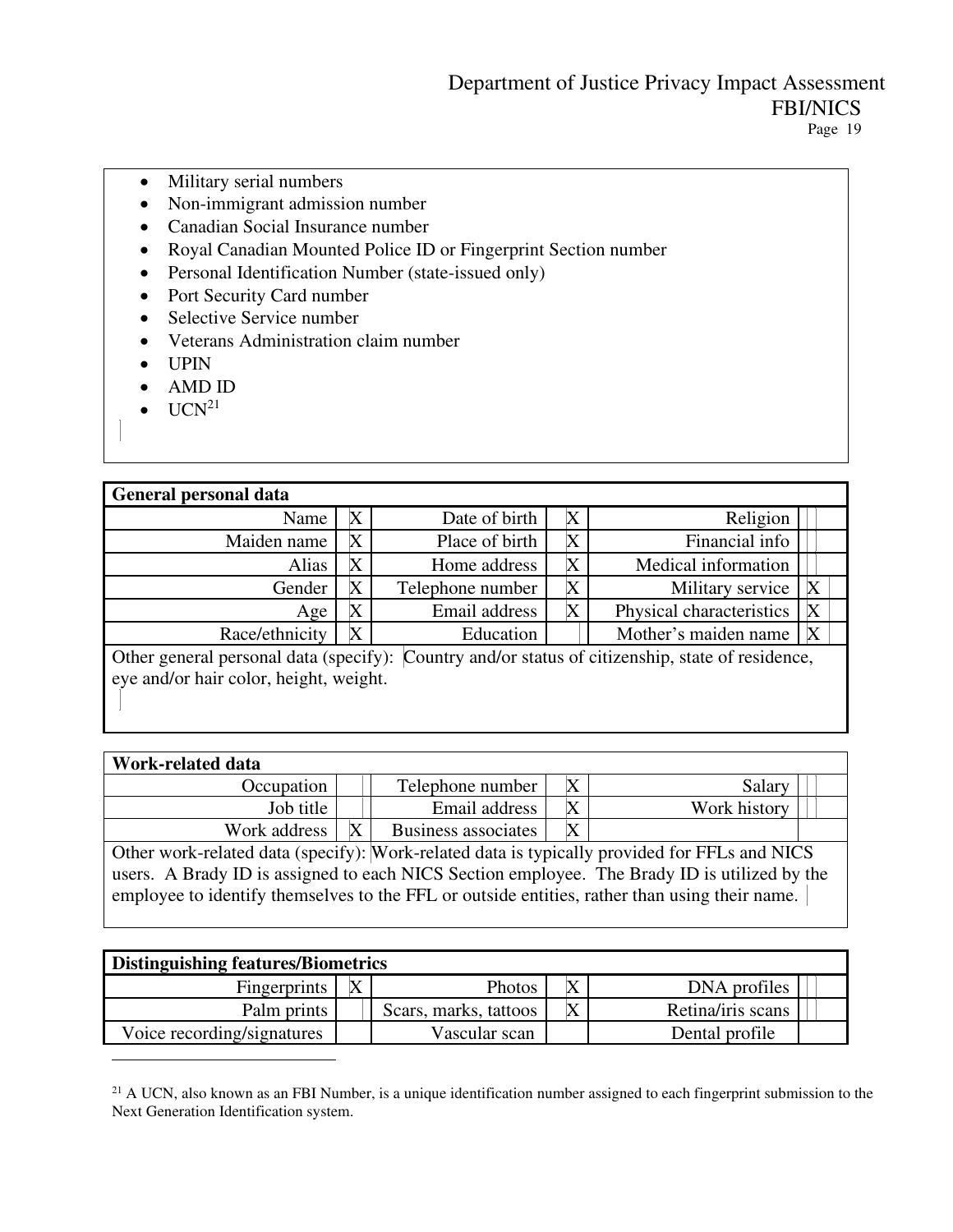| <b>Distinguishing features/Biometrics</b>           |  |
|-----------------------------------------------------|--|
| Other distinguishing features/biometrics (specify): |  |

| System admin/audit data            |  |                     |  |                       |  |  |
|------------------------------------|--|---------------------|--|-----------------------|--|--|
| User ID                            |  | Date/time of access |  | ID files accessed   X |  |  |
| IP address                         |  | Queries run         |  | Contents of files     |  |  |
| Other system/audit data (specify): |  |                     |  |                       |  |  |

### **Other information (specify)**  All incoming phone calls to the NICS are recorded and maintained within the ETIS. Calls are retained for 24 hours. Callers are notified their call may be recorded during the automated greeting that plays when their call is first answered. ETIS and call recordings are discussed in detail in ETIS' published Privacy Impact Assessment: <https://www.fbi.gov/file-repository/piaenterprise-telecommunications-infrastructure-system.pdf/view>

### **2.2 Indicate sources of the information in the system. (Check all that apply.)**

| Directly from individual about whom the information pertains                                            |              |                                                                                                     |  |        |  |  |
|---------------------------------------------------------------------------------------------------------|--------------|-----------------------------------------------------------------------------------------------------|--|--------|--|--|
| In person                                                                                               | X            | Hard copy: $mail/fax$                                                                               |  | Online |  |  |
| Telephone                                                                                               | $\mathbf{X}$ | Email                                                                                               |  |        |  |  |
|                                                                                                         |              | Other (specify): Although transferee information is originally provided by the individual, the NICS |  |        |  |  |
| collects the majority of information from the FFLs; various federal, state, local, tribal, foreign, and |              |                                                                                                     |  |        |  |  |
| international agencies or organizations; or other entities, including sources that may be accessed by   |              |                                                                                                     |  |        |  |  |
| members of the public (e.g., court records such as restraining orders, court judgments, and             |              |                                                                                                     |  |        |  |  |
| dispositions).                                                                                          |              |                                                                                                     |  |        |  |  |
|                                                                                                         |              |                                                                                                     |  |        |  |  |

| <b>Government sources</b> |  |                      |  |                        |  |
|---------------------------|--|----------------------|--|------------------------|--|
| Within the Component      |  | Other DOJ components |  | Other federal entities |  |
| State, local, tribal      |  | Foreign              |  |                        |  |
| Other (specify):          |  |                      |  |                        |  |

| <b>Non-government sources</b>                                                                      |                        |                        |  |  |  |  |
|----------------------------------------------------------------------------------------------------|------------------------|------------------------|--|--|--|--|
| Members of the public                                                                              | Public media, internet | Private sector         |  |  |  |  |
| Commercial data brokers                                                                            |                        | FFLs provide the buyer |  |  |  |  |
| Other (specify): Information from the private sector includes data the NICS receives from FFLs for |                        |                        |  |  |  |  |
| firearm purchases and NICS E-Check registration.                                                   |                        |                        |  |  |  |  |

### **2.3 Analysis: Now that you have identified the information collected and the**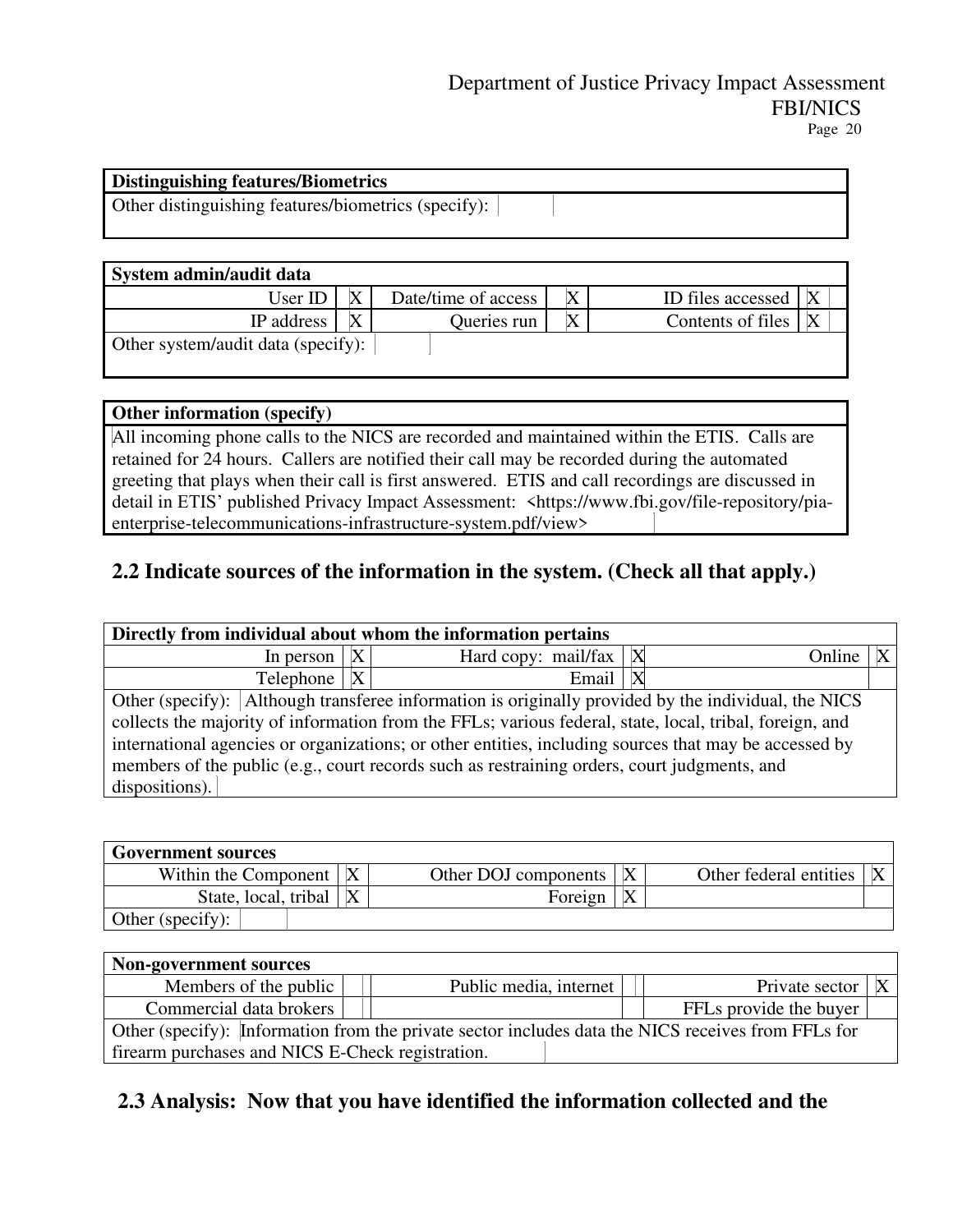**sources of the information, please identify and evaluate any potential threats to privacy that exist in light of the information collected or the sources from which the information is collected. Please describe the choices that the component made with regard to the type or quantity of information collected and the sources providing the information in order to prevent or mitigate threats to privacy. (For example: If a decision was made to collect less data, include a discussion of this decision; if it is necessary to obtain information from sources other than the individual, explain why.)** 

As discussed above, the NICS collects the majority of its information from the FFLs; various federal, state, local, tribal, foreign, or international agencies or organizations; or other entities, and not directly from the individual. Although transferees directly provide their information to FFLs, the information is conveyed to the NICS by the FFL. This creates a risk that administrative errors, such as typographical errors, may occur during data entry, which may result in a misidentification. To mitigate this risk, when FFLs provide information via telephone, the CSRs confirm the information with the FFL as they enter it into the NICS. The NICS E-Check process allows FFLs to enter the information themselves and check that information against the paper form. The firearm-related challenge process enables individuals to challenge any transfer denials and correct any misidentification through the submission of fingerprints.

Records of prohibited individuals submitted to the NICS Indices are necessarily submitted by federal, state, local, tribal, foreign, or international agencies or organizations. The entering agencies are responsible for ensuring that submitted records are timely, accurate, valid, and complete. In addition, they are responsible for the immediate correction of invalid or incorrect records. The FBI performs triennial audits of federal, state, local, and tribal agency addressing use of the NICS and entries into the NICS Indices. The audits are staggered so not all federal, state, local, and tribal agencies are audited in the same year. During the NICS Indices portion of the audit, the FBI audits a sample of entries for accuracy and validity.

The collection of information regarding individuals attempting to purchase firearms also creates a risk of the accidental creation of a firearm registry. To ensure that a firearm registry is not created, NICS stringently adheres to the 24-hour purge requirement to delete all PII on proceeded transactions. Three purge scripts are run throughout the day to purge the NICS in a timely manner. The NICS NTN purge is conducted every hour on the 20-minute mark. A non-NTN purge is completed every morning. A third purge against the database occurs nightly to purge any transaction missed during the NTN purge. The purge table status incorporates the status of each type of purge that is run for the day. The automated Daily Check report shows the purge statistics and is checked by the Operations and Maintenance Database team daily. Aggressive technical audits identify and eliminate unintentional computer logs that may provide indicators of a NICS search. Transaction logs of other systems (e.g., the NCIC, the III) redact the NICS-provided search criteria to ensure a firearm registry cannot be recreated. In addition, limited information about transactions with a proceed response is maintained in the NICS. With such transactions, all identifying information is purged within 24 hours, and within 90 days a second purge occurs leaving only the NTN and date of the transaction's creation in the system. The NICS purges automatically based on the time and date a transaction is created with the exception of transactions under appeal or with the audit flag set. Automating the purges within the system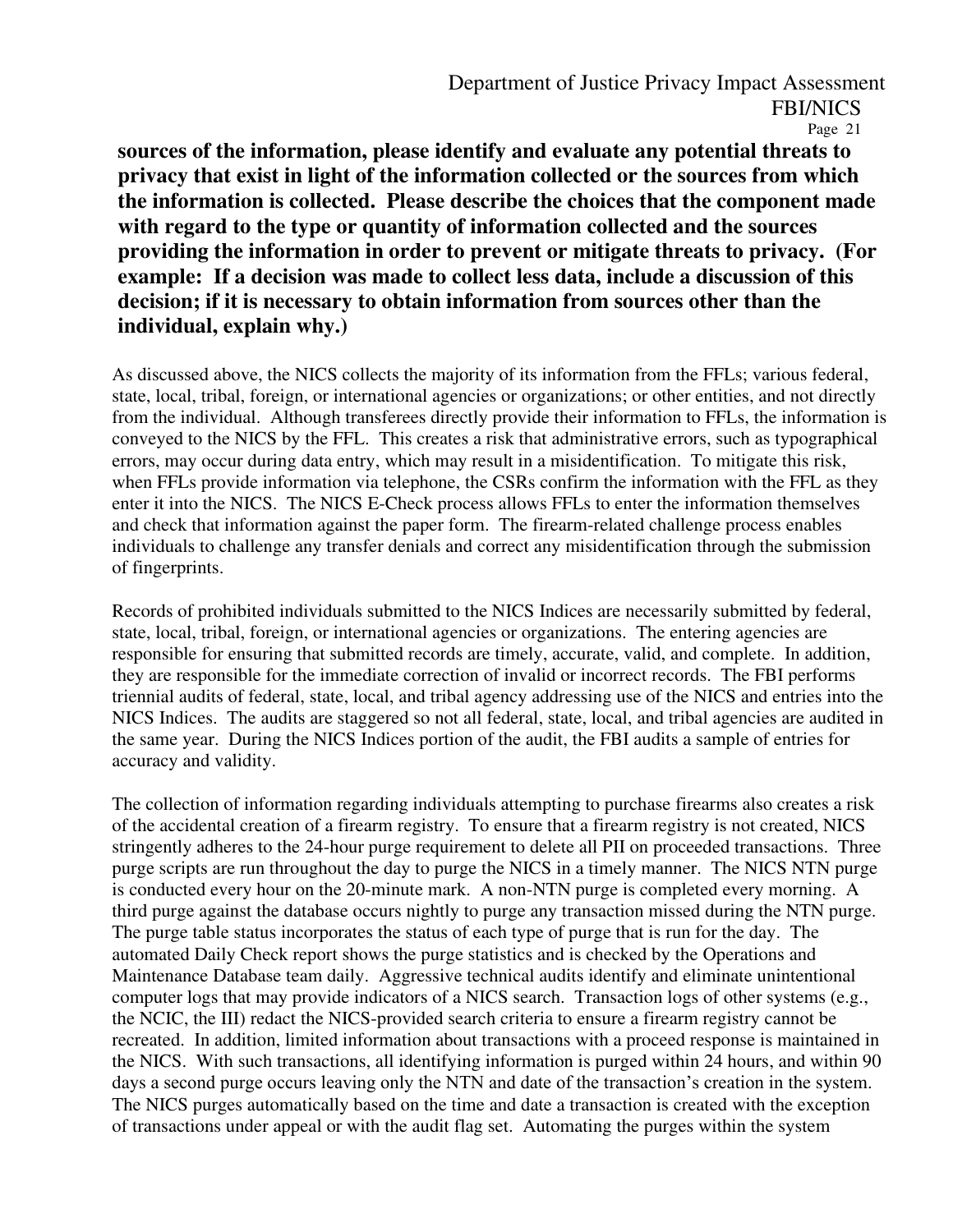ensures the requirements are systematically applied and reduces any errors from manual review and processing.

## **Section 3: Purpose and Use of the System**

### **3.1 Indicate why the information in the system is being collected, maintained, or disseminated. (Check all that apply.)**

|   | <b>Purpose</b>                                                                                   |              |                                            |  |  |  |  |  |
|---|--------------------------------------------------------------------------------------------------|--------------|--------------------------------------------|--|--|--|--|--|
| X | For criminal law enforcement activities                                                          | $\mathbf{X}$ | For civil enforcement activities           |  |  |  |  |  |
|   | For intelligence activities                                                                      |              | For administrative matters                 |  |  |  |  |  |
|   | To conduct analysis concerning subjects of                                                       |              | To promote information sharing initiatives |  |  |  |  |  |
|   | investigative or other interest                                                                  |              |                                            |  |  |  |  |  |
|   | To conduct analysis to identify previously                                                       |              | For administering human resources programs |  |  |  |  |  |
|   | unknown areas of note, concern, or pattern                                                       |              |                                            |  |  |  |  |  |
|   | For litigation                                                                                   |              |                                            |  |  |  |  |  |
|   | Other (specify): The purpose of the NICS, which was established pursuant to the Brady Act, is to |              |                                            |  |  |  |  |  |
|   | provide a means of checking available information to determine immediately whether a person is   |              |                                            |  |  |  |  |  |
|   | disqualified from possessing or receiving a firearm by federal or state law.                     |              |                                            |  |  |  |  |  |

### **3.2 Analysis: Provide an explanation of how the component specifically will use the information to accomplish the checked purpose(s). Describe why the information that is collected, maintained, or disseminated is necessary to accomplish the checked purpose(s) and to further the component's and/or the Department's mission.**

The primary mission of the NICS is to fulfill the mandates of the Brady Act. The Brady Act requires an FFL to contact the NICS to initiate a background check before transferring a firearm to an unlicensed person. The Gun Control Act and the ATF's regulatory implementation of the Gun Control Act require a buyer to fill out an ATF Form 4473 in front of an FFL to purchase a firearm. The NICS regulations<sup>22</sup> require the FFL to call in specified information to the NICS.

The NICS uses the provided information to conduct a name-based search of the NCIC, the III, and the NICS Indices. The information entered on the ATF Form 4473 and provided to the NICS by the FFL allows NICS personnel to verify whether that particular individual matches any individual in the system who should be or potentially should be disqualified or prohibited from purchasing a firearm, explosive, or permit. If the subject is not a U.S. citizen, a check of the ICE databases also is conducted. If there are no hits, then a "proceed" determination will be issued to the FFL and the FFL may complete the firearm transaction. If there is a hit on a record in one or more of the databases that makes the record subject ineligible to possess or receive a firearm and the NICS verifies the match, then the NICS will issue a deny determination to the FFL and the buyer will not be permitted to buy the firearm(s).

<sup>22</sup> *See* 28 C.F.R. § 25.7.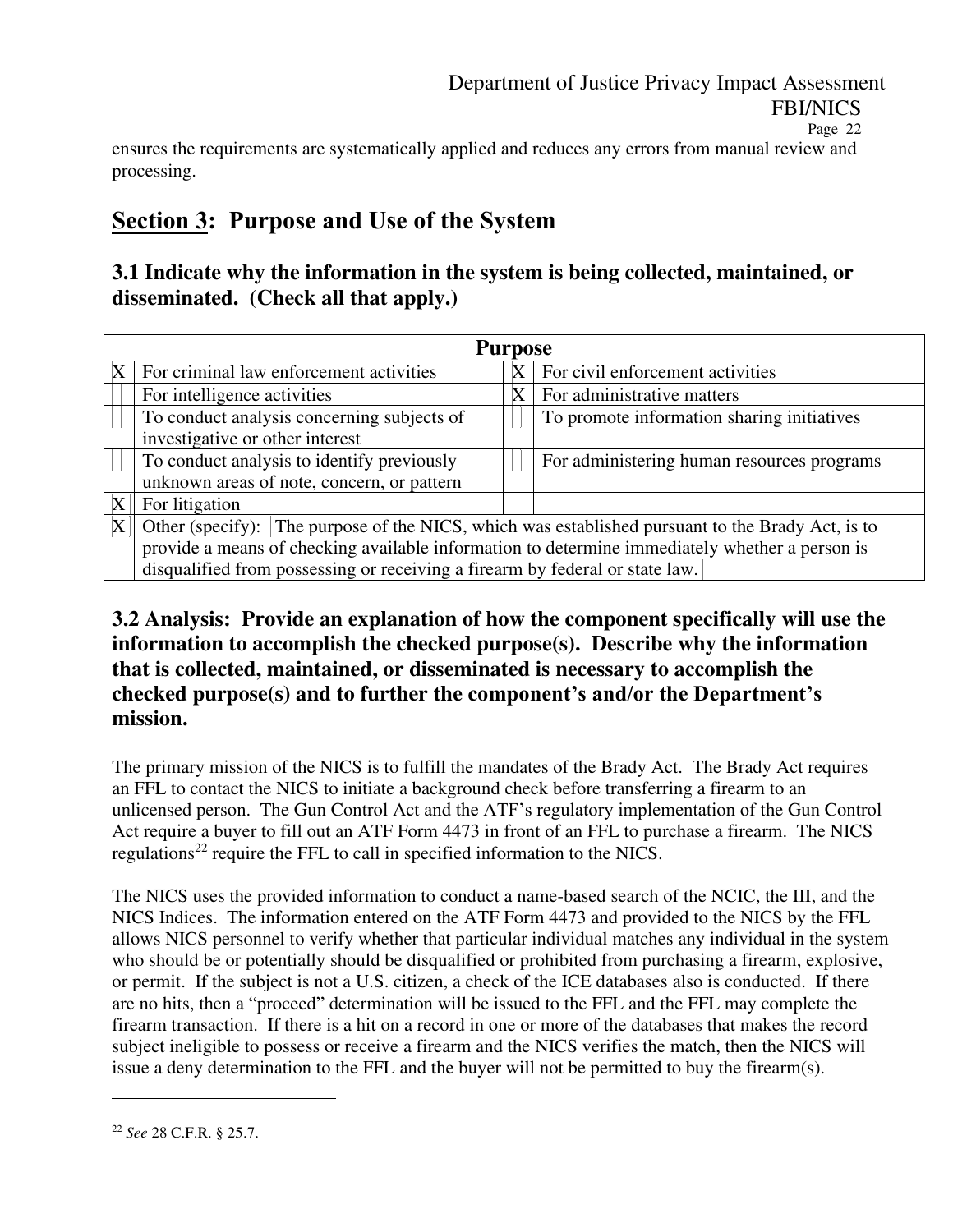Page 23

Information in the VAF and the AMD allows the NICS to resolve any challenges to NICS checks and ensure future transactions are not inappropriately delayed or denied. The FFL file allows the NICS to maintain information about FFLs in order to accept information for NICS background checks. The SOI Database allows the NICS to assist law enforcement agencies which investigate, prosecute, and/or enforce violations of criminal or civil laws or regulations that may come to light during the NICS operation.

### **3.3 Indicate the legal authorities, policies, or agreements that authorize collection of the information in the system. (Check all that apply and include citation/reference.)**

|   | <b>Authority</b>                                          | <b>Citation/Reference</b>                                                                                                                                                                                                                                                                                                                                                                            |
|---|-----------------------------------------------------------|------------------------------------------------------------------------------------------------------------------------------------------------------------------------------------------------------------------------------------------------------------------------------------------------------------------------------------------------------------------------------------------------------|
| X | <b>Statute</b>                                            | 18 U.S.C. § 922, as amended by the Brady<br>Handgun Violence Prevention Act (Brady Act)<br>(Pub. L. 103-159, Nov. 30, 1993, codified in<br>relevant part at 18 U.S.C. $\S$ 922(t) and 34 U.S.C.<br>§ 40901); the NICS Improvement Amendments<br>Act of 2007 (Pub. L. 110-180, Jan. 8, 2008);<br><b>Consolidated Appropriations Act ("Fix NICS</b><br>Act") of 2018 (Pub. L. 115-141, March 23, 2018, |
|   |                                                           | codified in relevant part at 34 U.S.C. § 40901);<br>and 28 U.S.C. § 534, as amended (Pub. L. 103-<br>322, Title IV, 4060(a), Sep. 13, 1994, 105 Stat.<br>1950)                                                                                                                                                                                                                                       |
|   | <b>Executive Order</b>                                    |                                                                                                                                                                                                                                                                                                                                                                                                      |
| X | <b>Federal Regulation</b>                                 | 28, C.F.R., § 25, Subpart A, and 28 C.F.R § 0.85                                                                                                                                                                                                                                                                                                                                                     |
|   | Memorandum of Understanding/agreement                     |                                                                                                                                                                                                                                                                                                                                                                                                      |
| X | Other (summarize and provide copy of<br>relevant portion) | ATF Form 4473                                                                                                                                                                                                                                                                                                                                                                                        |

### **3.4 Indicate how long the information will be retained to accomplish the intended purpose, and how it will be disposed of at the end of the retention period. (Reference the applicable retention schedule approved by the National Archives and Records Administration, if available.)**

Identifying information in proceeded transactions is purged from the system within 24 hours, and within 90 days a second purge occurs so that only the NTN and the creation date of the transaction remains. Delayed NICS transactions are purged from the system within 90 days. The NICS denial records currently are scheduled for retention for 110 years to match the CJIS Division standard. The NICS retention schedule was approved by the U.S. National Archives and Records Administration (job numbers N1-65-07-3 and N1-65-10-5).

Currently, all NICS call information is purged in 24 hours, unless the call is tagged by approved NICS personnel for auditing or investigative purposes. The NICS is currently developing Computer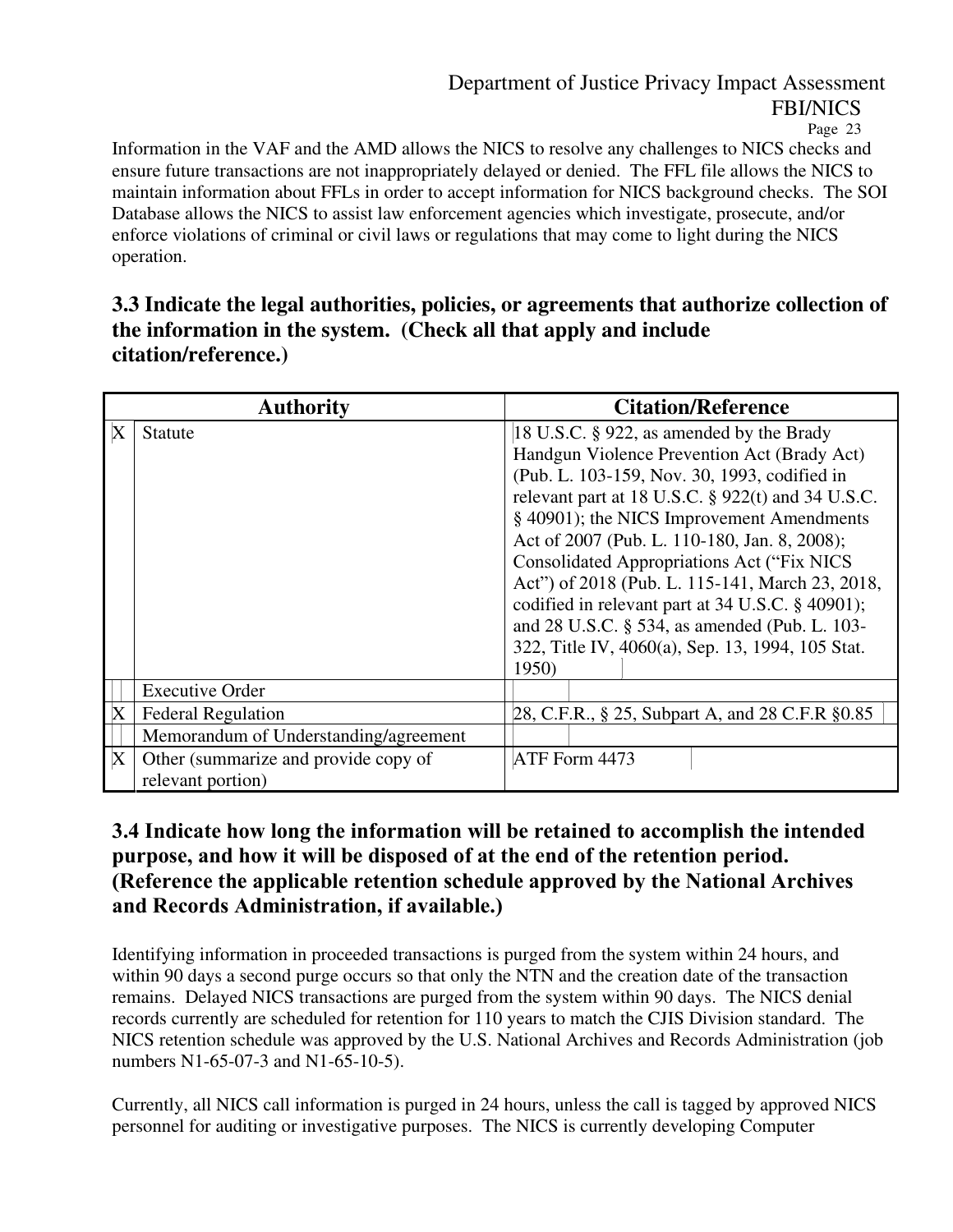Page 24

Telephony Integration functionality to attach call recordings to the applicable NICS transactions. When this functionality becomes operational, the call recording (the audio file) will be attached to the transaction. At that point, just like all attachments, the recording will exist until the transaction purges.

Records of denied challenges are retained until the subject would reach the age of 110. All other firearm-related challenge records remain for 88 days from the completion of the challenge.

FFL records are retained indefinitely; however, ATF sends nightly updates to the FFL file. If the ATF updates indicate that the ATF has deactivated an FFL, the corresponding record in the NICS' FFL file is made inactive.

Information in the NICS Indices remains until the subject is no longer federally prohibited from possessing firearms; the expiration date of the record is reached; the NICS Section receives notice of the subject's death; the subject reaches 110 years of age or, if no DOB is given, 110 years have passed since entry into the NICS Indices; or the contributing agency removes the record from the NICS Indices.

The NICS maintains records in the VAF until the NICS Section receives notice that the subject is federally prohibited from possessing firearms; the NICS Section receives notice of the subject's death; the subject is 110 years of age or, if no DOB is given, 110 years have passed since entry into the VAF; or the subject requests removal of his/her information from the VAF.

### **3.5 Analysis: Describe any potential threats to privacy as a result of the component's use of the information, and controls that the component has put into place to ensure that the information is handled, retained, and disposed appropriately. (For example: mandatory training for system users regarding appropriate handling of information, automatic purging of information in accordance with the retention schedule, etc.) [In addition to providing a narrative answer, please consult the ISSO/ISSM for the system's NIST 800-122 PII Confidentiality Risk Level, and check the applicable Confidentiality Safeguard Security Controls.]**

The main risk of the collection and use of the NICS information is that the operation of the NICS may inadvertently cause the creation of a firearm registry. This is mitigated by the requirement that all identifying information from approved transactions be purged from the system within 24 hours; any remaining information is then purged within 90 days so that NICS audit logs only retain the NTN and the date of the transaction. This is also enforced through integrity checks of the NICS audit logs.

Other than the above, there are three principal risks associated with NICS Section operations related to the unauthorized disclosure of PII. Those three risks are potential breaches of PII stored by the NICS through intentional unauthorized access (either directly to the NICS itself or through a POC state connection), access for an unauthorized purpose, and breach of physical security of the system.

There are two levels of system safeguards that address these risks—the CJIS Division Security Policy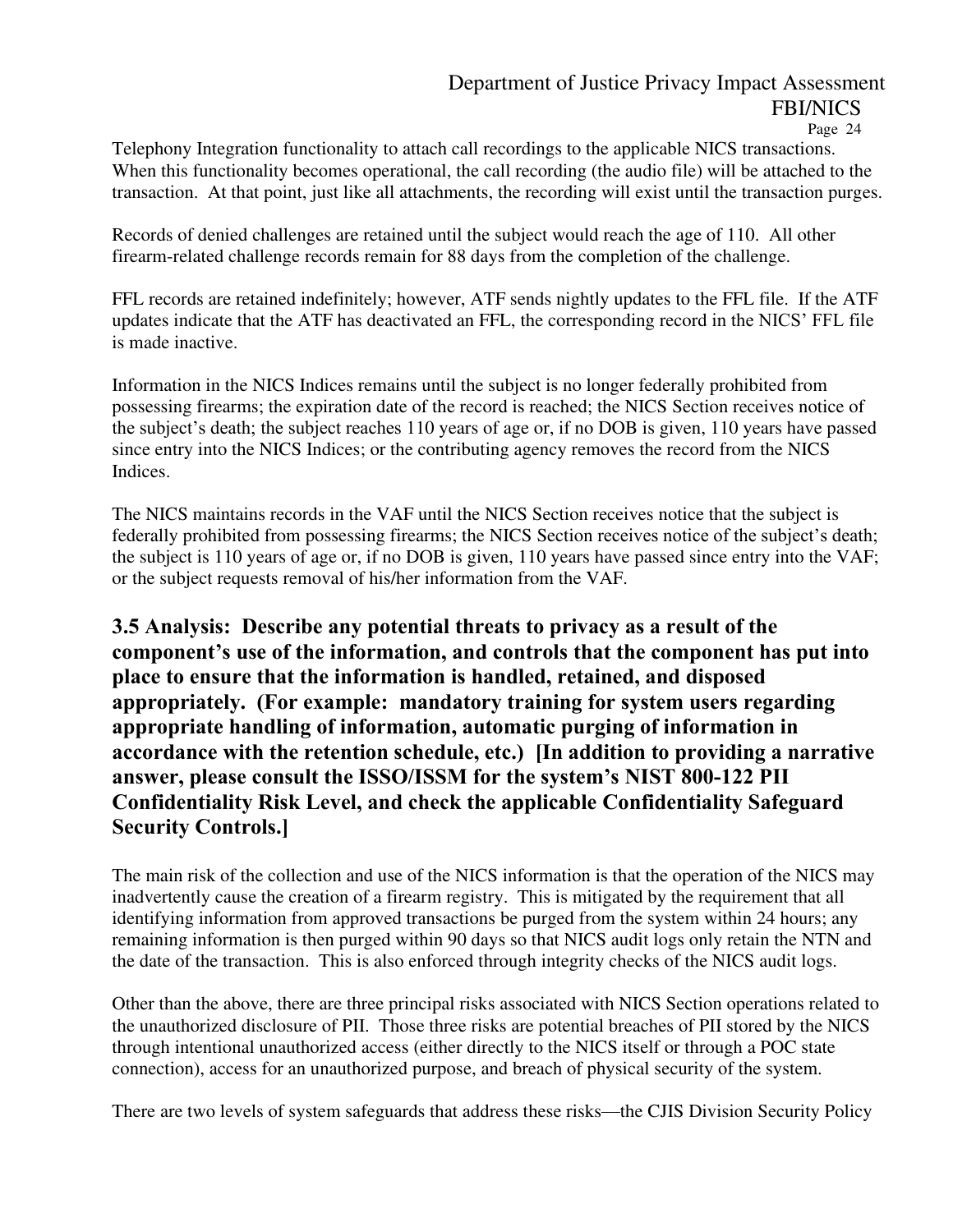Page 25

and practices, and the NICS regulatory safeguards found at 28 C.F.R. § 25.8. These safeguards are combined with the NICS Audit Unit spot checks and other audit measures to ensure information in the NICS is only accessed and used for authorized purposes. The CJIS Division Security Policy provides Criminal Justice Agencies and Noncriminal Justice Agencies with a minimum set of security requirements for access to CJIS Division systems and information and is designed to protect and safeguard criminal justice information. The CJIS Division Security Policy provides minimum security requirements associated with the creation, viewing, modification, transmission, dissemination, storage, and destruction of criminal justice information. The NICS regulations specify minimum system safeguards to protect the integrity of the NICS. These safeguards address the physical security of NICS information and restrictions on the types of NICS information that can be disseminated to different types of users. *See* 28 C.F.R. § 25.8.

To ensure security policies are correctly implemented, access to the NICS requires multi-factor authentication. In addition, the NICS employs role-based access controls to ensure that individuals with access to the system access only the information they are authorized to see. For example, once logged into the NICS E-Check, FFLs can access only limited information about transactions they initiated. Likewise, individuals submitting electronic applications to the VAF have access to only their own information. Unauthorized attempts to access the NICS are addressed by ongoing system monitoring, review of daily transactions prior to purging them, and periodic audits of state system users. All FBI personnel with access to the NICS receive mandatory training on basic information assurance and the proper handling of PII. In addition, the system administrators receive privileged user training.

PII Confidentiality Risk Level:

| ∟ow |
|-----|

**Low X Moderate High** 

- Is the system protected as classified; or
- Does the system involve intelligence activities, cryptologic activities related to national security, command and control of military forces, equipment that is an integral part of a weapon or weapons system; or
- Is the system critical to the direct fulfillment of military or intelligence missions (excluding routine business or administrative applications, e.g., finance, logistics, personnel management)?

**Yes X No** 

### **If Yes, the system meets the NIST 800-59 definition of a National Security System.**

Access controls

П.

|   | Access Enforcement: The system employs role-based access controls and enforcement                      |  |  |  |
|---|--------------------------------------------------------------------------------------------------------|--|--|--|
| X | mechanisms for PII.                                                                                    |  |  |  |
| X | Separation of Duties: Users of de-identified PII data are not also in roles that permit them to access |  |  |  |
|   | the information needed to re-identify the records.                                                     |  |  |  |
|   | X   Least Privilege: User roles enforce the most restrictive set of rights/roles for each user group.  |  |  |  |
|   | X Remote Access: Remote access is prohibited or limited to encrypted communication channels.           |  |  |  |
|   | Remote access to the NICS for offsite work options is provided through a virtual private network       |  |  |  |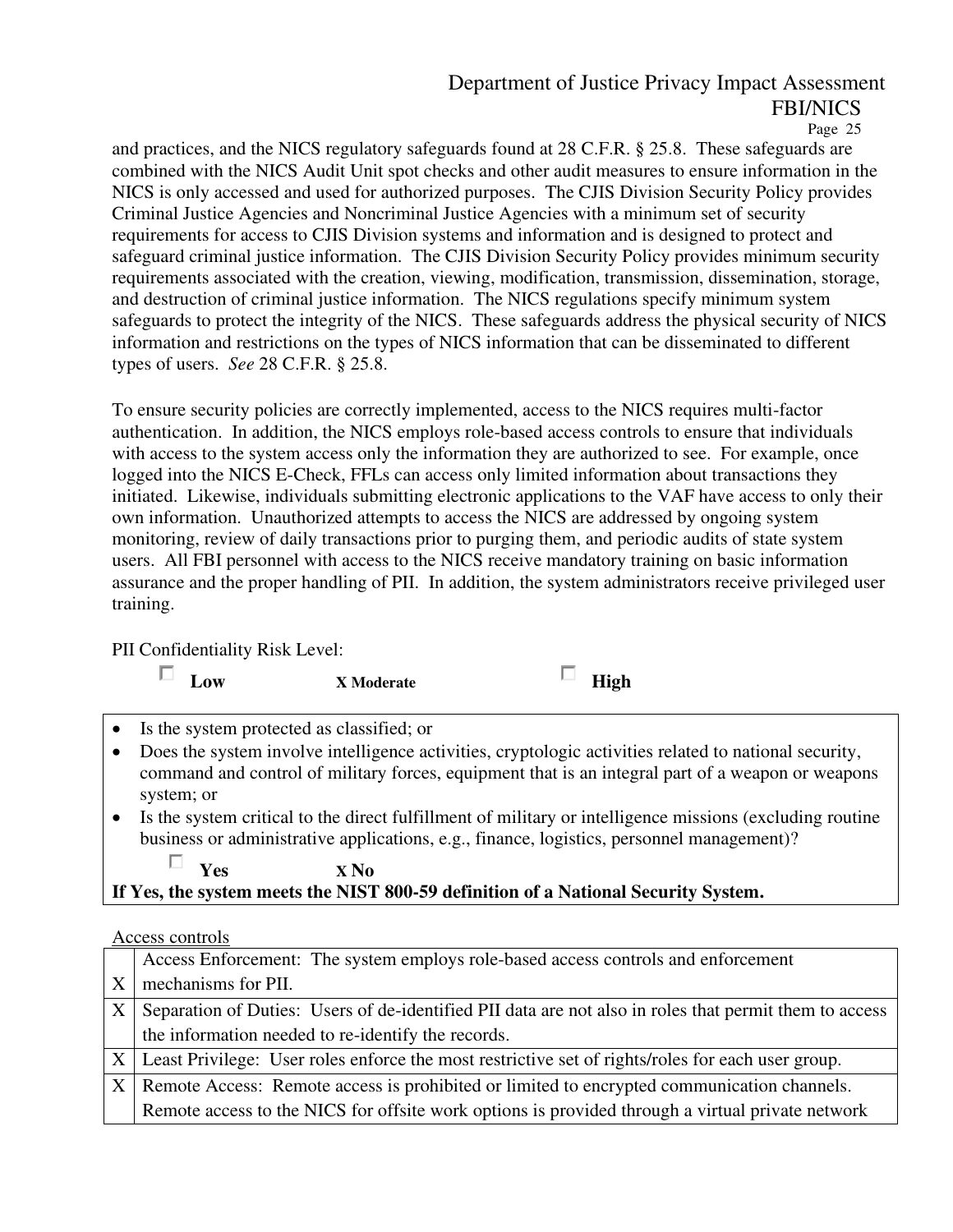|   | encrypted tunnel.                                                                                 |  |  |  |
|---|---------------------------------------------------------------------------------------------------|--|--|--|
| X | User-Based Collaboration and Information Sharing: Automated mechanisms are in place for           |  |  |  |
|   | matching PII access authorizations to access restrictions, such as contractual/Memorandum of      |  |  |  |
|   | Understanding (MOU)/Memorandum of Agreement requirements.                                         |  |  |  |
|   | Access Control for Mobile Devices: Users accessing the NICS E-Check via the LEEP may access       |  |  |  |
|   | the portal from an internet capable device, including mobile devices. The LEEP does not ensure    |  |  |  |
|   | the security of the user device; however, traffic is scanned for malware and viruses. If a user   |  |  |  |
|   | accesses the LEEP via agency owned mobile assets/devices, the device is controlled at the agency  |  |  |  |
|   | level. The LEEP allows users to access the system from any public internet service provider or an |  |  |  |
|   | internet capable device.                                                                          |  |  |  |

#### Audit controls

|  | X   Auditable Events: Access to PII is audited for unauthorized access. A daily and weekly log review |  |  |  |
|--|-------------------------------------------------------------------------------------------------------|--|--|--|
|  | is conducted in accordance with the FBI security requirements.                                        |  |  |  |
|  | X   Audit Review, Analysis, and Reporting: Audit records are regularly reviewed for inappropriate or  |  |  |  |
|  | unusual activity affecting PII; such activity is investigated and reported; and responsive action and |  |  |  |
|  | appropriate mitigation is taken.                                                                      |  |  |  |

### Identification and Authentication controls

| X   Identification and Authentication: Users are uniquely identified and authenticated before accessing |
|---------------------------------------------------------------------------------------------------------|
| PII; remote access requires 2-factor authentication and 30-minute "time-out" functionality. This        |
| does not apply to external LEEP users of the NICS E-Check. Only internal users use 2-factor             |
| authentication.                                                                                         |

#### Media controls

| X <sup>1</sup> | Media Access: Access to system media containing PII (CDs, USB flash drives, backup tapes) is<br>restricted.                                                                                                                                                                                                                                                                                                                             |
|----------------|-----------------------------------------------------------------------------------------------------------------------------------------------------------------------------------------------------------------------------------------------------------------------------------------------------------------------------------------------------------------------------------------------------------------------------------------|
| X <sub>1</sub> | Media Marking: Media containing PII is labeled with distribution/handling caveats. The NICS<br>media within FBI facilities are manually marked with SF710 "UNCLASSIFIED" stickers as<br>needed.                                                                                                                                                                                                                                         |
| X <sub>1</sub> | Media Storage: Media containing PII is securely stored. The NICS does not include nor provide<br>media for offsite transport or use. The NICS media is limited to media stored and secured within<br>the FBI Data Center.                                                                                                                                                                                                               |
| X <sub>1</sub> | Media Transport: Media is encrypted or stored in a locked container during transport. The NICS<br>does not include nor provide media for offsite transport or use.                                                                                                                                                                                                                                                                      |
| $X_{-}$        | Media Sanitation: Media is sanitized prior to re-use. All data is unclassified. Sanitization and<br>destruction of physical media is coordinated with and conducted by the FBI Data Center in<br>accordance with the FBI and FBI Data Center's sanitization policy and procedures. The NICS<br>inherits these processes to ensure system components and media are properly sanitized and<br>disposed prior to departing FBI facilities. |

Data Confidentiality controls (Be sure to also discuss in Section 1(f).)

 $\overline{X}$  Transmission Confidentiality: Information is encrypted prior to transmission or encrypted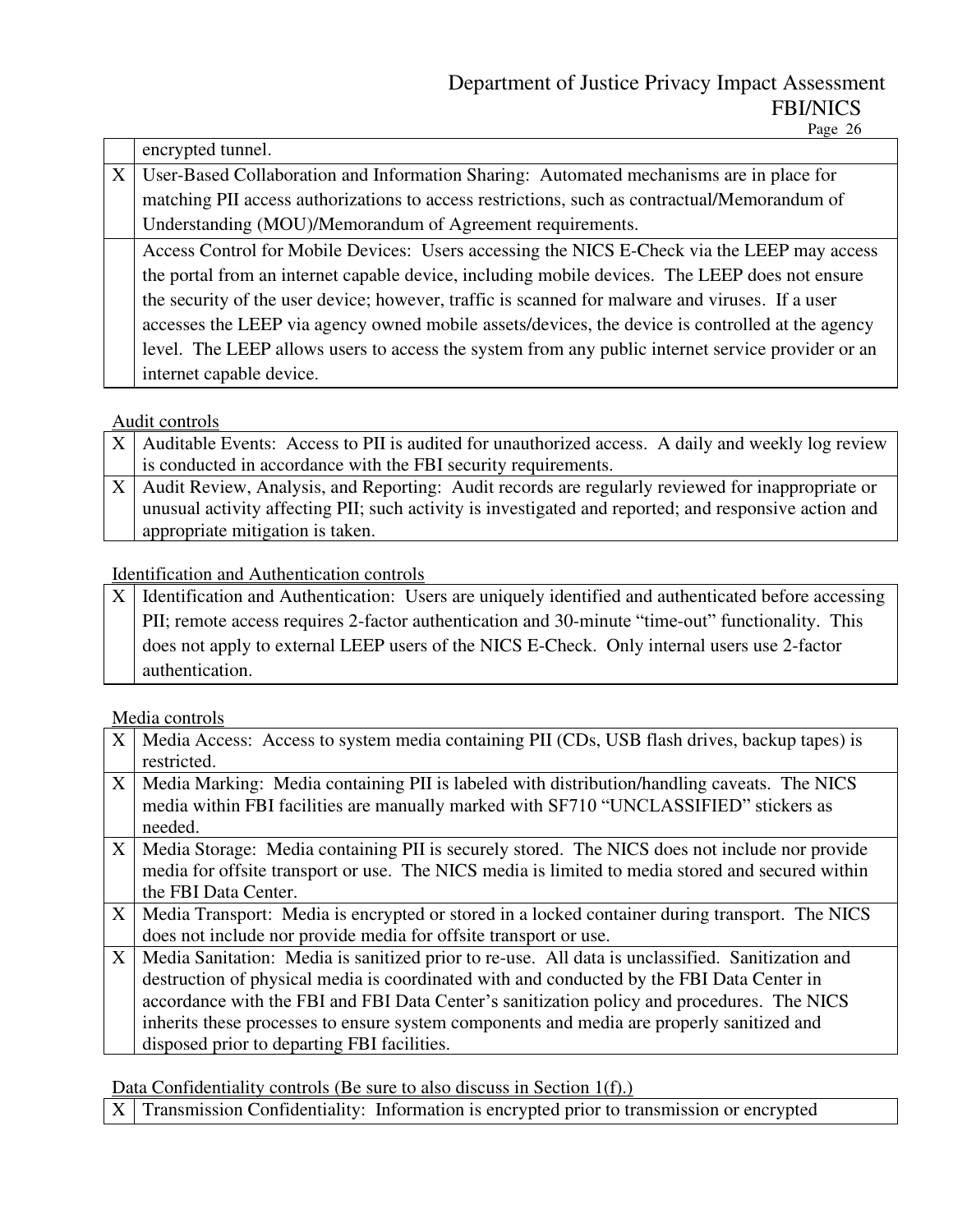Page 27

transmission is used. The NICS general user interface, including the primary external-facing interfaces used for NICS transactions and reports download is protected via encryption employed by the CJIS Shared Enterprise Network (SEN) and the LEEP Portal.

Protection of Information at Rest: Information stored on a secondary storage device (e.g., hard drive or backup tape) is encrypted. (**Required if the system meets the NIST 800-59 definition of a National Security System**.) The NICS is installed in and operates within the secured FBI facilities that protect the physical access to the NICS data stored at rest; however, information is not currently encrypted at rest.

Information System Monitoring

X Information System Monitoring: Network boundaries are automatically monitored for unusual or suspicious transfers or events. The NICS network boundaries are automatically and regularly monitored for unusual or suspicious events as part of the CJIS SEN infrastructure by the CJIS Security Operations Center (SOC), FBI Enterprise SOC, and the NICS security team.

## **Section 4: Information Sharing**

### **4.1 Indicate with whom the component intends to share the information in the system and how the information will be shared, such as on a case-by-case basis, bulk transfer, or direct access.**

|                      | How information will be shared |          |        |                                                                                                                                                                                                                                                                                                                      |  |
|----------------------|--------------------------------|----------|--------|----------------------------------------------------------------------------------------------------------------------------------------------------------------------------------------------------------------------------------------------------------------------------------------------------------------------|--|
| Recipient            | Case-                          | Bulk     | Direct | Other (specify)                                                                                                                                                                                                                                                                                                      |  |
|                      | by-case                        | transfer | access |                                                                                                                                                                                                                                                                                                                      |  |
| Within the component | X                              | X        | X      |                                                                                                                                                                                                                                                                                                                      |  |
| DOJ components       | X                              | X        | X      | The ATF roles allow them to<br>query various sets of NICS data by<br>the criteria defined by laws,<br>regulations, and rules. The ATF<br>accesses the NICS through the<br>LEEP. They have a Federated ID<br>and can only query and retrieve<br>information they are authorized to<br>access and have a need to know. |  |
|                      |                                |          |        | On a daily basis, the NICS<br>transfers all denial transaction<br>information to the ATF. The ATF<br>also has access to the NICS<br>Indices per $28$ C.F.R. $\S 25.6$ (j).                                                                                                                                           |  |
| Federal entities     | X                              | X        | X      | The NICS sends data to the ATF<br>as noted and sends denied<br>transaction data to the NCIC's<br><b>NICS Denied Transaction File.</b>                                                                                                                                                                                |  |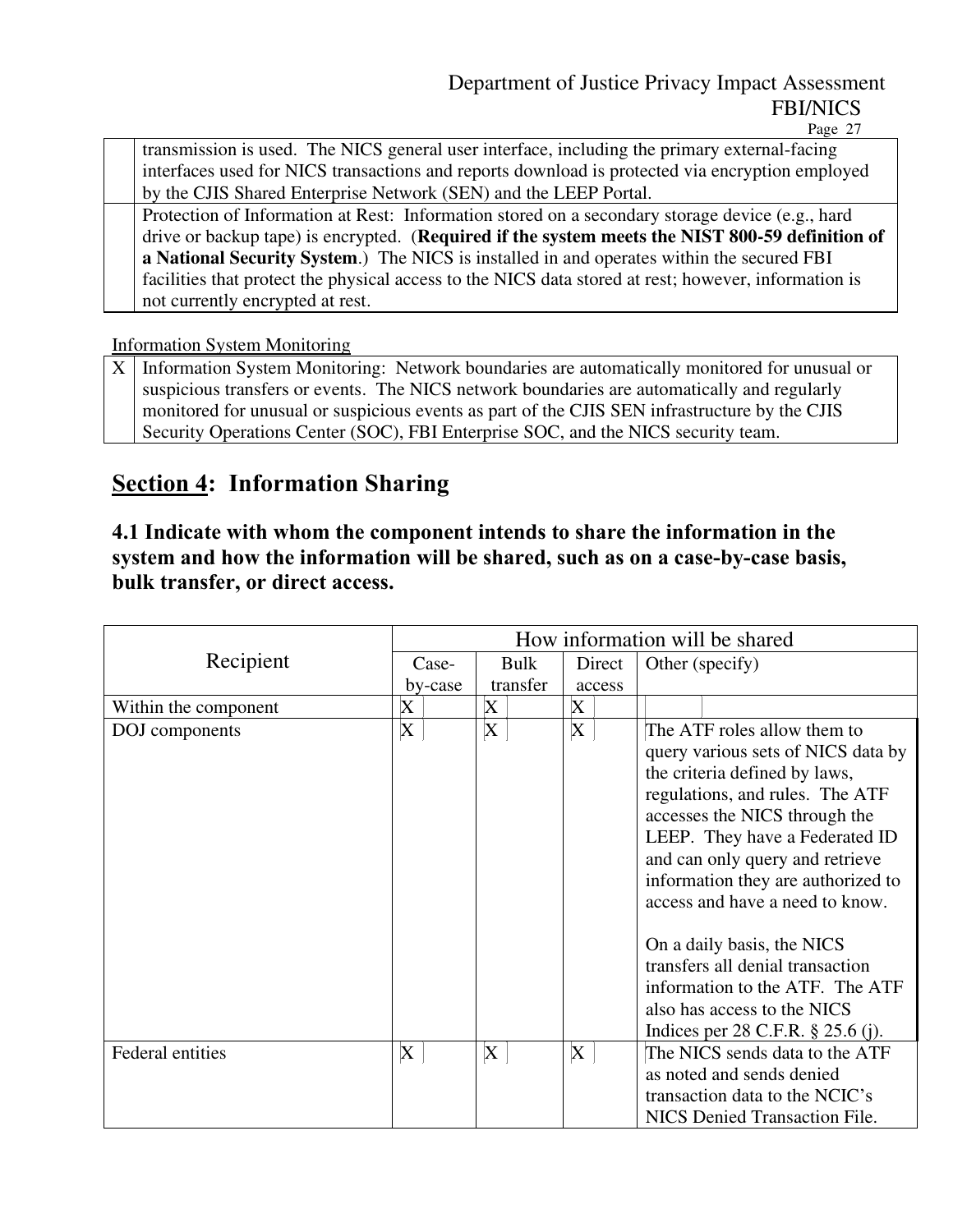Page 28

| State, local, tribal government | X | X | X | The NICS also shares bulk files on<br>the NICS Indices data with an<br>agency containing the agency's<br>own data for the purposes of<br>synchronization of federal and<br>state systems. These items<br>represent all of the bulk transfers.<br>The NICS is currently working on<br>the specification for the NICS<br><b>Indices Denial Notification which</b><br>will be on a case-by-case basis<br>only. The NICS will allow direct<br>access to FFLs and agencies to<br>their own data for the purposes of<br>completing the NICS mission<br>(performing a background check)<br>or maintaining record accuracy<br>(maintaining the NICS Indices).<br>The NICS sends denied                                                                                                                                         |
|---------------------------------|---|---|---|------------------------------------------------------------------------------------------------------------------------------------------------------------------------------------------------------------------------------------------------------------------------------------------------------------------------------------------------------------------------------------------------------------------------------------------------------------------------------------------------------------------------------------------------------------------------------------------------------------------------------------------------------------------------------------------------------------------------------------------------------------------------------------------------------------------------|
| entities                        |   |   |   | transaction data to the NCIC's<br><b>NICS Denied Transaction File</b><br>which is available to state, local,<br>and tribal criminal justice agencies<br>via the NCIC. The NICS also<br>shares bulk files of NICS Indices<br>records with an agency containing<br>the agency's own data for the<br>purposes of synchronization of<br>federal and state systems. These<br>items represent all of the bulk<br>transfers. The NICS is currently<br>working on the specification for<br>the NICS Indices Denial<br>Notification which will be on a<br>case-by-case basis only. The NICS<br>will allow direct access to FFLs<br>and agencies to their own data for<br>the purposes of completing the<br>NICS mission (performing a<br>background check) or maintaining<br>record accuracy (maintaining the<br>NICS Indices). |
| Public                          |   |   |   |                                                                                                                                                                                                                                                                                                                                                                                                                                                                                                                                                                                                                                                                                                                                                                                                                        |
| Private sector                  |   |   | X | The FFLs have direct access to<br>submit NICS background checks<br>and receive a response from the                                                                                                                                                                                                                                                                                                                                                                                                                                                                                                                                                                                                                                                                                                                     |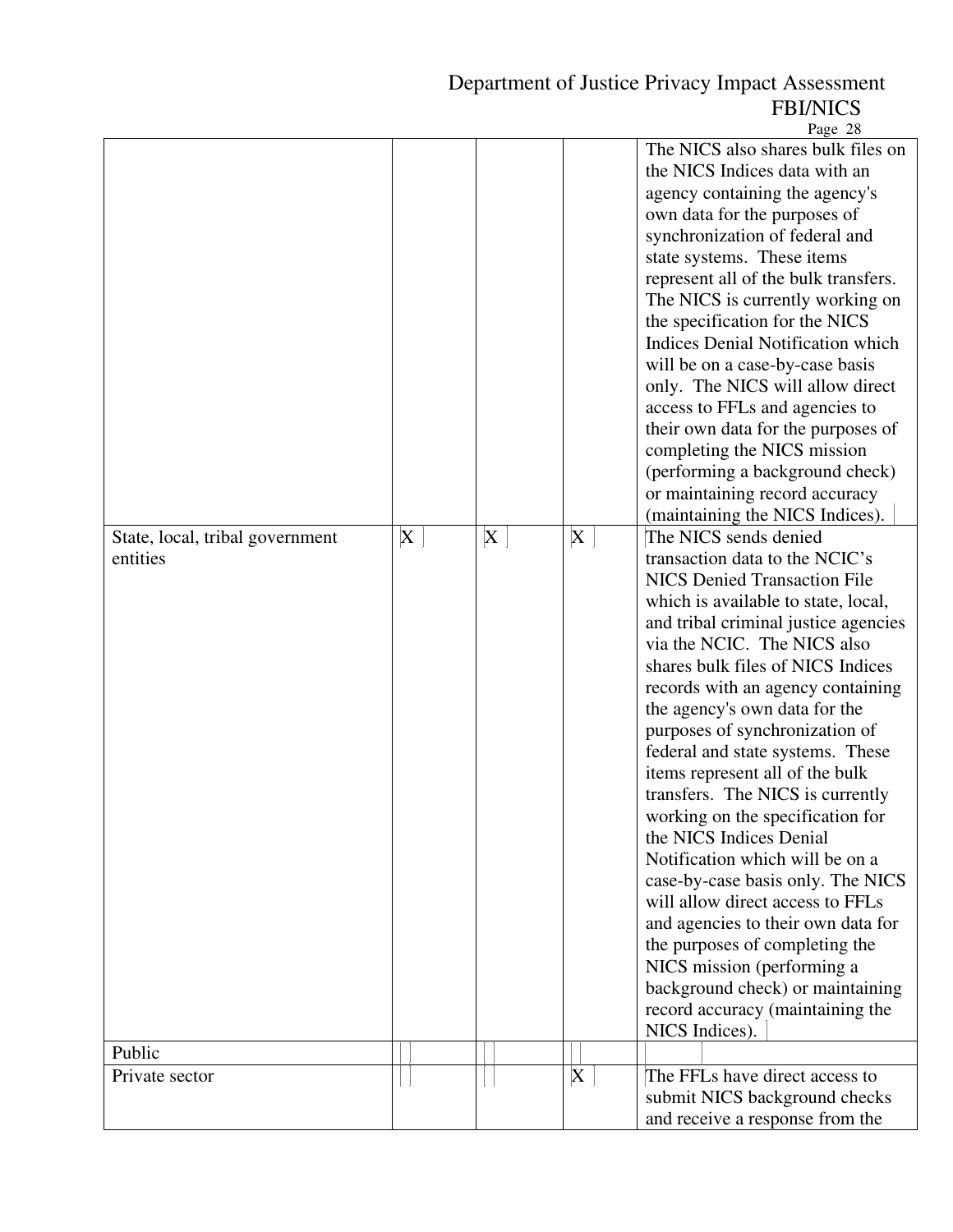|                     |                           |             | Page 29                                                                                                                                                                                                                                                                                                                                                               |
|---------------------|---------------------------|-------------|-----------------------------------------------------------------------------------------------------------------------------------------------------------------------------------------------------------------------------------------------------------------------------------------------------------------------------------------------------------------------|
|                     |                           |             | NICS. They do not receive any<br>criminal history information about<br>a particular individual; they only<br>receive proceed/deny/delay<br>messages.                                                                                                                                                                                                                  |
| Foreign governments | X                         |             | Canada has access to the NICS<br>Denied Transaction file in the<br>NCIC.                                                                                                                                                                                                                                                                                              |
| Foreign entities    |                           |             |                                                                                                                                                                                                                                                                                                                                                                       |
| Other (specify):    | $\boldsymbol{\mathrm{X}}$ | $\mathbf X$ | Individuals electronically applying<br>for entry into the VAF can directly<br>access information they have<br>submitted about themselves and<br>the status of their VAF<br>applications.<br>Individuals who have challenged a<br>NICS transaction may receive<br>information about themselves or<br>may designate a representative to<br>receive information on their |
|                     |                           |             | behalf.                                                                                                                                                                                                                                                                                                                                                               |

**4.2 Analysis: Disclosure or sharing of information necessarily increases risks to privacy. Describe controls that the component has put into place in order to prevent or mitigate threats to privacy in connection with the disclosure of information. (For example: measures taken to reduce the risk of unauthorized disclosure, data breach, or receipt by an unauthorized recipient; terms in applicable MOUs, contracts, or agreements that address safeguards to be implemented by the recipient to ensure appropriate use of the information – training, access controls, and security measures; etc.) [In answering the question, you should discuss the relevant NIST Confidentiality Safeguard Security Controls.]**

In order to mitigate the risk of unauthorized access, the NICS employs multifactor authentication and role-based access controls. For users within the NICS Section, each user has an established profile which provides capabilities based on the need/function of the user's assigned unit or team. Changes in a user's assigned unit or team are reflected in their profile and role-based access is adjusted accordingly. Audit logs capture which users access which information in the NICS, and all NICS users are audited. The system is physically housed in secure government facilities accessible only by authorized FBI employees and authorized contractors. Access by FFLs is limited to the ability to query the system and receive responses. In order to do so, FFLs must complete an enrollment form and create a code word. The MOUs are established for corporate access to the NICS E-Check. To access the NICS, an FFL must correctly provide their chosen code word so the NICS Section may identify that person as the user when calling for technical support. The POCs are allowed to receive the criminal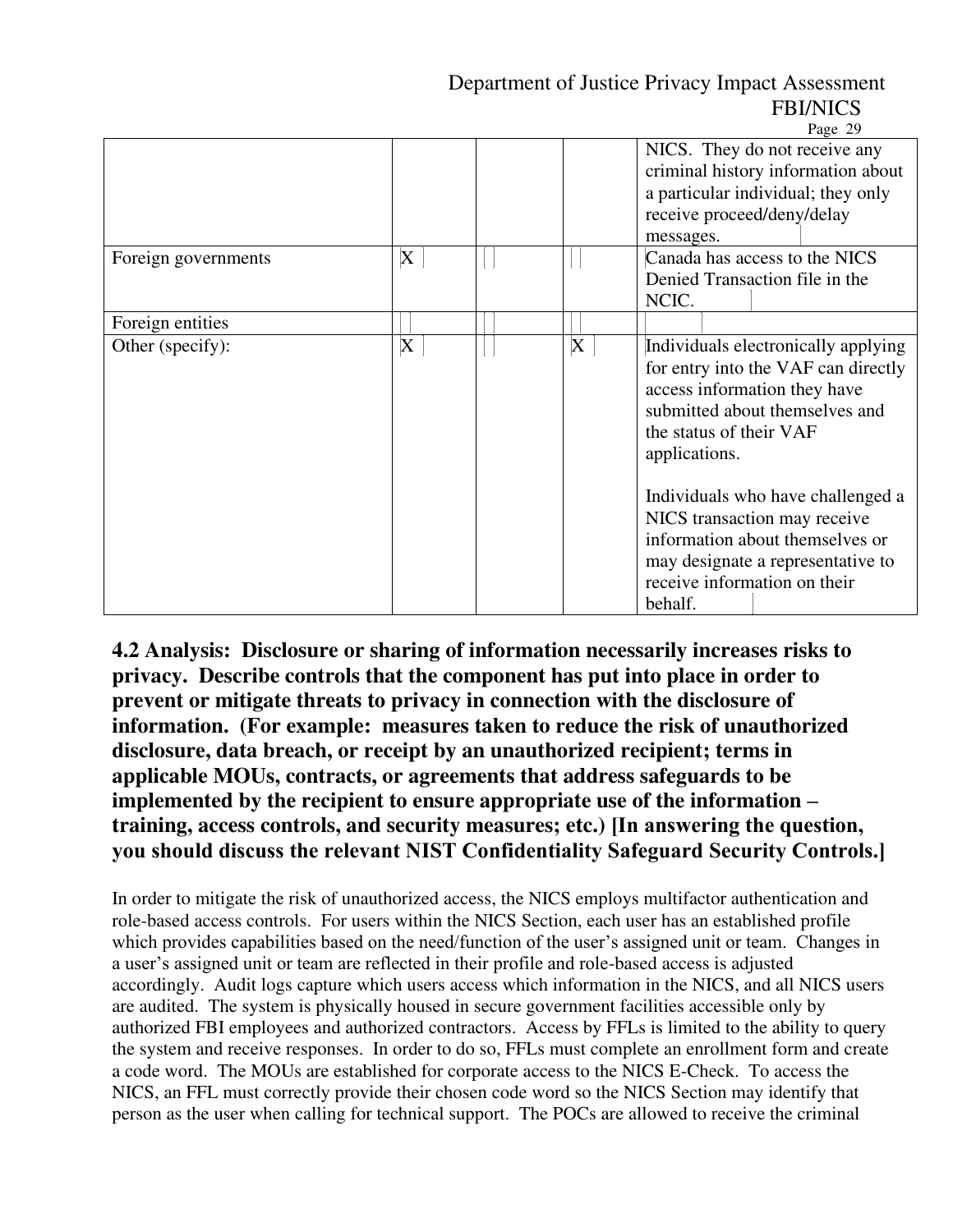history information. Similarly, the POCs and terminal operators are required, as a condition of their access, to only allow terminal access to authorized agency employees and are also required to keep their systems in secure facilities accessible only by authorized agency personnel.

To protect against data breaches, the POCs are required to observe all procedures set forth in the CJIS Division Security Policy, including built-in controls to prevent data from being accessible to any terminals other than authorized terminals, screening the terminal operators, and restricting access to the terminals. In addition, FFLs that electronically transmit queries must pass a NICS security authentication before access takes place, and they are subject to the FBI's periodic audits.

Before an agency becomes a NICS Indices contributor, the FBI must determine the agency has relevant information to contribute. If an agency has relevant records to contribute to the NICS Indices, the agency must obtain permission from its CJIS Systems Agency  $(CSA)^{23}$  to become a NICS Indices submitter. In most cases, an agency will work with the CSA to determine which method of submission (the NCIC or the LEEP) is the best method for entry. The agency must also have a valid ORI to make a NICS Indices entry. In the event an agency does not have an ORI, the CSA must request an ORI and steps are taken to validate the reason for entry and the need for the ORI prior to the CJIS Division's decision to create an ORI for the agency. The NICS Indices contributors are responsible for ensuring the accuracy and validity of the data they provide and will immediately correct any record determined to be invalid or incorrect.

Additionally, as another control to protect privacy, the FBI may only disclose relevant NICS records to persons or entities under the circumstances or for the purposes described in its System of Records Notice (SORN) and to the extent such disclosures are compatible with the purpose for which the information was collected. To combat potential breaches of PII caused by manually disseminating information (such as putting a letter into the wrong envelope), the NICS Section uses a system of "buddy-checking" whereby a supervisor or co-worker inspects envelope contents prior to sealing and dispatch. The risk of accidental disclosure of information is further reduced through management review and double checking of addressee identity prior to dissemination of the information. The creation of an electronic firearm-related challenge process and electronic VAF application process further reduces the risk of accidental dissemination of information to the wrong individual. The electronic processes require individuals to login to the system with their unique identifiers to receive information.

## **Section 5: Notice, Consent, and Redress**

**5.1 Indicate whether individuals will be notified if their information is collected, maintained, or disseminated by the system. (Check all that apply.)** 

<sup>&</sup>lt;sup>23</sup> A CSA is a duly authorized federal, state, local, tribal, territorial, or international criminal justice agency on the CJIS network providing statewide (or equivalent) service to its criminal justice users with respect to the criminal justice information from various systems managed by the CJIS Division.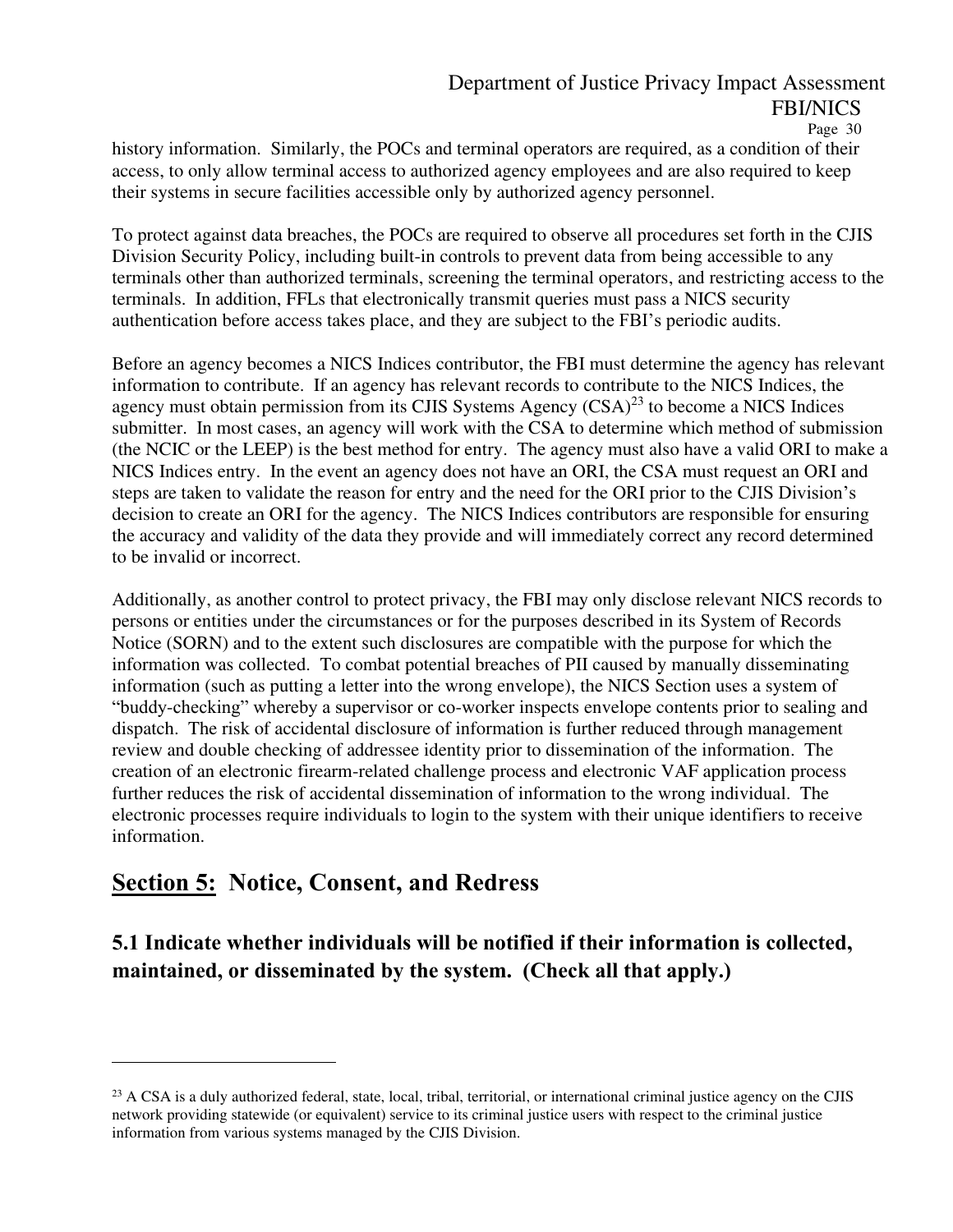Page 31

| Yes, notice is provided pursuant to a system of records notice published in the Federal Register and<br>discussed in Section 7.                                                                                                                                         |                                                                                                                                                                                                        |  |  |
|-------------------------------------------------------------------------------------------------------------------------------------------------------------------------------------------------------------------------------------------------------------------------|--------------------------------------------------------------------------------------------------------------------------------------------------------------------------------------------------------|--|--|
| Yes, notice is provided by other means.<br>Specify how: The ATF Form 4473, the VAF application,<br>the electronic firearm-related challenge submission form,<br>the FFL Enrollment Form, and the NICS E-Check<br>application all contain Privacy Act (e)(3) statements. |                                                                                                                                                                                                        |  |  |
| No, notice is not provided.                                                                                                                                                                                                                                             | Specify why not: Individuals in the NICS Indices<br>records and the SOI database are not directly notified that<br>their information is being collected, maintained, or<br>disseminated by the system. |  |  |

### **5.2 Indicate whether and how individuals have the opportunity to decline to provide information.**

| X | Yes, individuals have the opportunity to decline to | Specify how: Individuals completing the ATF       |
|---|-----------------------------------------------------|---------------------------------------------------|
|   | provide information.                                | Form 4473 have the choice of either providing     |
|   |                                                     | their information or not; however, if they        |
|   |                                                     | choose not to provide the information, then       |
|   |                                                     | they are not permitted to obtain the firearm      |
|   |                                                     | from the FFL. Likewise, individuals               |
|   |                                                     | providing information for firearm-related         |
|   |                                                     | challenge purposes or for entry into the VAF      |
|   |                                                     | can decline to provide their information.         |
|   |                                                     | However, failure to provide information will      |
|   |                                                     | result in the inability to process their firearm- |
|   |                                                     | related challenge or enter them into the VAF.     |
| X | No, individuals do not have the opportunity to      | Specify why not: Information in the NICS          |
|   | decline to provide information.                     | Indices and the SOI database is provided by       |
|   |                                                     | criminal justice agencies or other entities with  |
|   |                                                     | information regarding prohibited individuals.     |
|   |                                                     | Consequently, individuals do not have the         |
|   |                                                     | opportunity to decline to provide this            |
|   |                                                     | information.                                      |

### **5.3 Indicate whether and how individuals have the opportunity to consent to particular uses of the information.**

| Yes, individuals have an opportunity to consent<br>to particular uses of the information. | Specify how: Individuals providing their<br>information to the NICS for background<br>checks, firearm-related challenges, and the<br>VAF consent to the use of their information<br>for those purposes. |
|-------------------------------------------------------------------------------------------|---------------------------------------------------------------------------------------------------------------------------------------------------------------------------------------------------------|
|                                                                                           |                                                                                                                                                                                                         |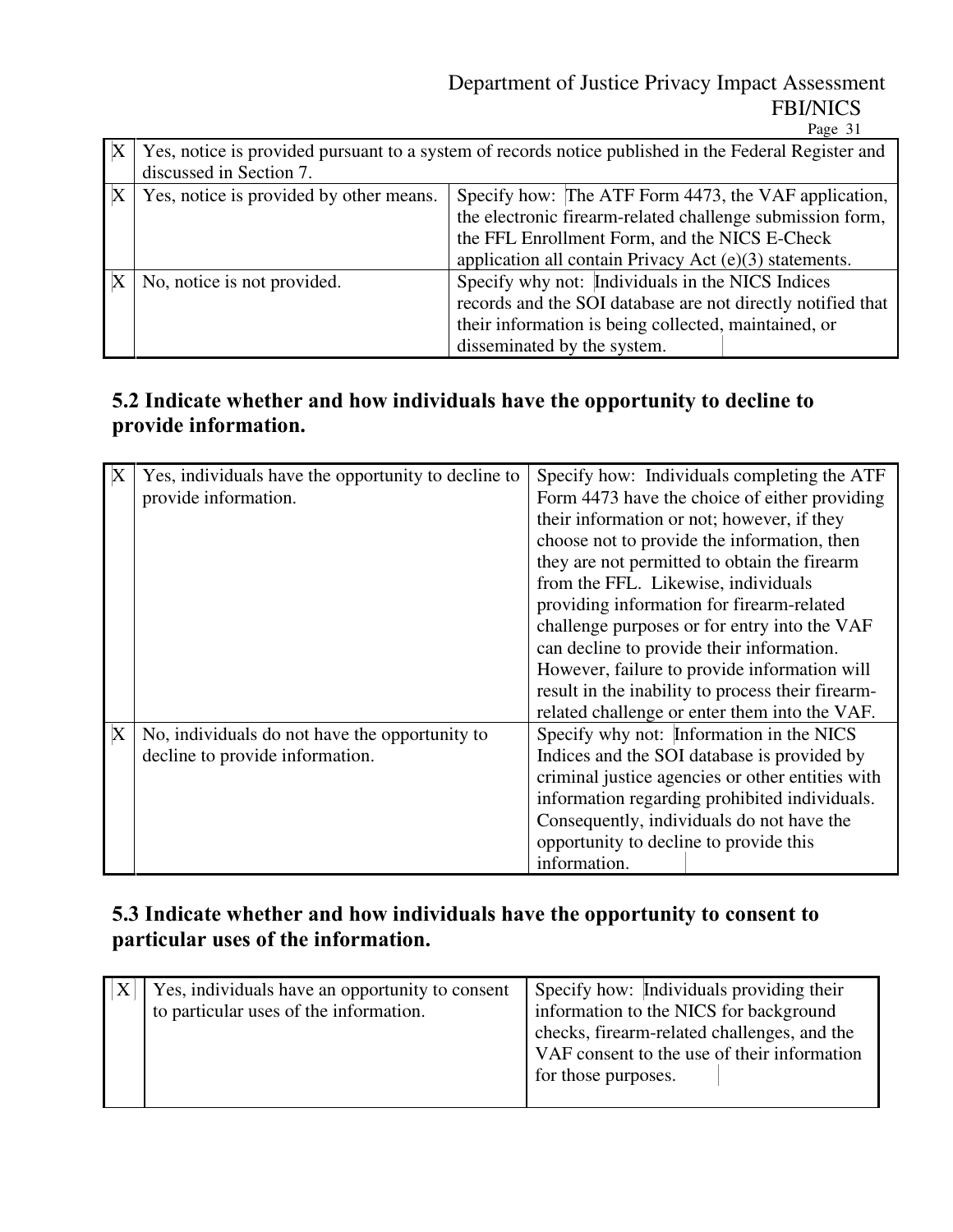|                                                | $1 \mu \leq C \sqrt{2}$                    |
|------------------------------------------------|--------------------------------------------|
| No, individuals do not have the opportunity to | Specify why not: Much of the information   |
| consent to particular uses of the information. | on which the NICS relies is gathered by    |
|                                                | other government agencies as a result of   |
|                                                | criminal law enforcement activity (arrests |
|                                                | and convictions) or involuntary civil      |
|                                                | process.                                   |
|                                                |                                            |

### **5.4 Analysis: Clear and conspicuous notice and the opportunity to consent to the collection and use of individuals' information provides transparency and allows individuals to understand how their information will be handled. Describe how notice for the system was crafted with these principles in mind, or if notice is not provided, explain why not. If individuals are not provided the opportunity to consent to collection or use of the information, explain why not.**

Individuals are provided notice through the publication of the NICS SORN as well as the Brady Act and publication of NICS-related information in the C.F.R. Routine uses in the NICS SORN provide public notice that information in the NICS will be used for Brady Act purposes and, in limited circumstances, criminal justice/law enforcement purposes. Individuals are also provided with a Privacy Act notice on the ATF's Form 4473, the NICS E-Check application, and the FFL Enrollment Form regarding what information is requested and how it will be handled. Individuals are also given the opportunity to consent to whether they want to provide their information. Individuals applying for the VAF receive a Privacy Act notice on their application informing them why the information is being collected and how it will be used. Likewise, individuals submitting a firearm-related challenge through the electronic process receive a Privacy Act statement.

Information in the NICS Indices and the SOI Database is submitted by criminal justice agencies or other entities with information regarding individuals prohibited from receiving a firearm. This information is generally collected for criminal justice purposes; consequently, it is not feasible to provide individuals with the opportunity to consent to the collection or use of the information. This Privacy Impact Assessment provides notice of the types of information maintained within the NICS and the use of that information.

## **Section 6: Information Security**

### **6.1 Indicate all that apply.**

 $X \mid A$  security risk assessment has been conducted.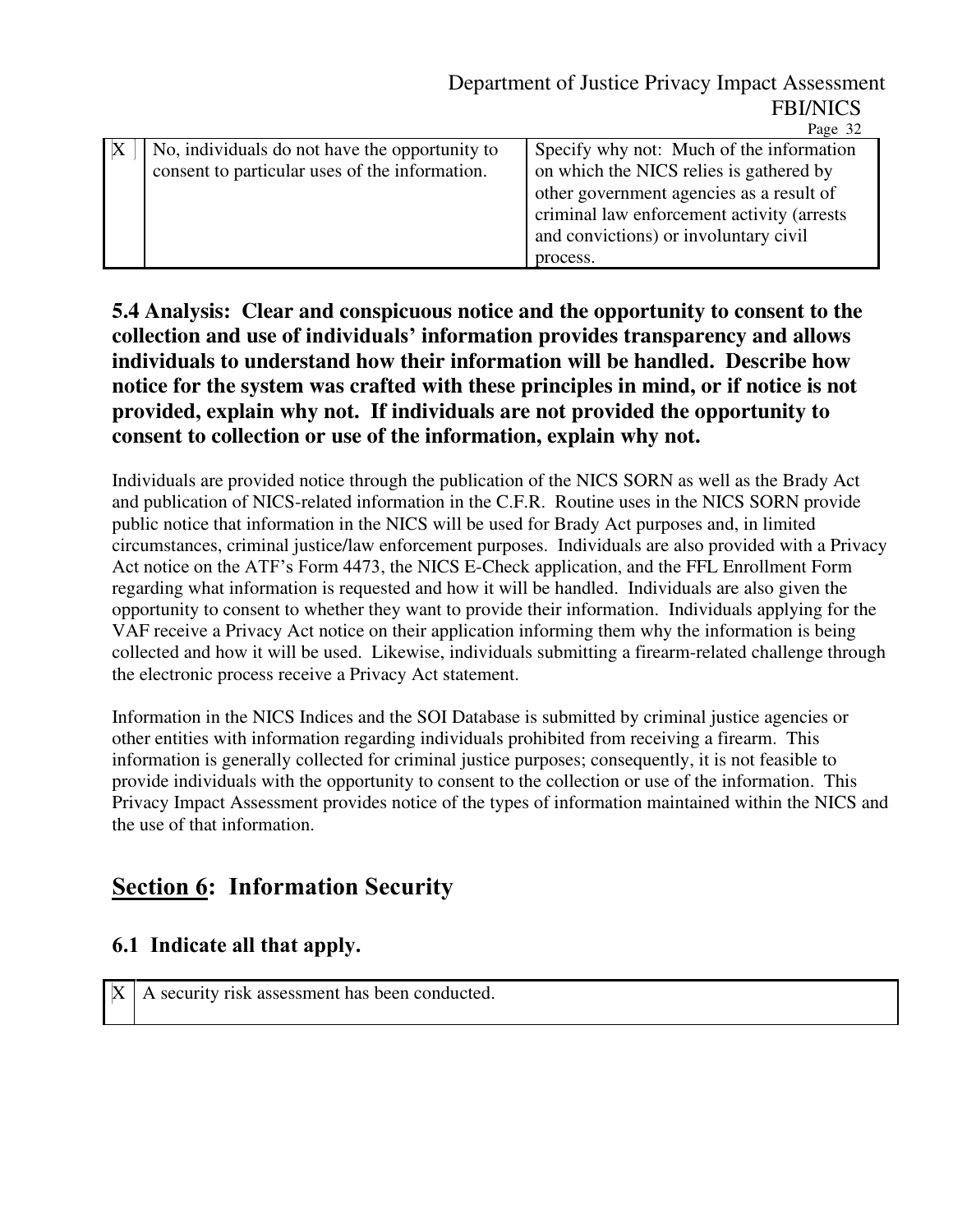Page 33

| $\boldsymbol{\mathrm{X}}$ | Appropriate security controls have been identified and implemented to protect against risks<br>identified in security risk assessment. Specify: Certification & Accreditation (C&A) Activities<br>were completed for each of the following Life Cycle Management Reviews: Preliminary Design<br>Review, Critical Design Review, Final Design Review, Test Readiness Review, and System<br>Acceptance Review (SAR). During the SAR, the accreditation package was submitted for an<br>Authority to Operate (ATO) decision, ATO generated an Electronic Communication and an<br>accreditation letter to the Department of Justice (DOJ). The NICS received a 3-year ATO on<br>July 16, 2017. |
|---------------------------|--------------------------------------------------------------------------------------------------------------------------------------------------------------------------------------------------------------------------------------------------------------------------------------------------------------------------------------------------------------------------------------------------------------------------------------------------------------------------------------------------------------------------------------------------------------------------------------------------------------------------------------------------------------------------------------------|
| X                         | Monitoring, testing, or evaluation has been undertaken to safeguard the information and prevent its<br>misuse. Specify:                                                                                                                                                                                                                                                                                                                                                                                                                                                                                                                                                                    |
|                           | The NICS validates and verifies the system's security posture through a set of standard<br>security verification procedures and protocols. The list below displays these baseline security<br>control measurements in place monitoring and securing the NICS information infrastructure:                                                                                                                                                                                                                                                                                                                                                                                                   |
|                           | Critical NICS controls subject to automated measurement and validation include:                                                                                                                                                                                                                                                                                                                                                                                                                                                                                                                                                                                                            |
|                           | Inventory of authorized and unauthorized hardware<br>$\bullet$                                                                                                                                                                                                                                                                                                                                                                                                                                                                                                                                                                                                                             |
|                           | Inventory of authorized and unauthorized software<br>$\bullet$                                                                                                                                                                                                                                                                                                                                                                                                                                                                                                                                                                                                                             |
|                           | Secure configurations for hardware and software for which such configurations are<br>$\bullet$<br>available                                                                                                                                                                                                                                                                                                                                                                                                                                                                                                                                                                                |
|                           | Secure configurations of network devices, such as firewalls and routers<br>٠                                                                                                                                                                                                                                                                                                                                                                                                                                                                                                                                                                                                               |
|                           | Boundary defense<br>$\bullet$                                                                                                                                                                                                                                                                                                                                                                                                                                                                                                                                                                                                                                                              |
|                           | Maintenance and analysis of complete security audit logs<br>$\bullet$                                                                                                                                                                                                                                                                                                                                                                                                                                                                                                                                                                                                                      |
|                           | Application software security<br>$\bullet$                                                                                                                                                                                                                                                                                                                                                                                                                                                                                                                                                                                                                                                 |
|                           | Controlled use of administrative privileges<br>$\bullet$                                                                                                                                                                                                                                                                                                                                                                                                                                                                                                                                                                                                                                   |
|                           | Controlled access based on need to know<br>$\bullet$                                                                                                                                                                                                                                                                                                                                                                                                                                                                                                                                                                                                                                       |
|                           | Continuous vulnerability testing and remediation<br>$\bullet$                                                                                                                                                                                                                                                                                                                                                                                                                                                                                                                                                                                                                              |
|                           | Dormant account monitoring and control<br>$\bullet$                                                                                                                                                                                                                                                                                                                                                                                                                                                                                                                                                                                                                                        |
|                           | Anti-malware defenses<br>$\bullet$                                                                                                                                                                                                                                                                                                                                                                                                                                                                                                                                                                                                                                                         |
|                           | Limitation and control of ports, protocols and services<br>$\bullet$                                                                                                                                                                                                                                                                                                                                                                                                                                                                                                                                                                                                                       |
|                           | Wireless device control/detection<br>$\bullet$<br>$\bullet$                                                                                                                                                                                                                                                                                                                                                                                                                                                                                                                                                                                                                                |
|                           | Data-leakage protection                                                                                                                                                                                                                                                                                                                                                                                                                                                                                                                                                                                                                                                                    |
|                           | The NICS security posture is validated at least yearly though Office of Management and Budget-<br>300 security assessment reporting, Information Systems Security Officer (ISSO) life cycle security                                                                                                                                                                                                                                                                                                                                                                                                                                                                                       |
|                           | (LCS) testing, and independent vulnerability assessment testing/penetration testing or Security                                                                                                                                                                                                                                                                                                                                                                                                                                                                                                                                                                                            |
|                           | Division certification testing.                                                                                                                                                                                                                                                                                                                                                                                                                                                                                                                                                                                                                                                            |
|                           |                                                                                                                                                                                                                                                                                                                                                                                                                                                                                                                                                                                                                                                                                            |
|                           | The ISSO LCS testing is conducted throughout the year in conjunction with configuration                                                                                                                                                                                                                                                                                                                                                                                                                                                                                                                                                                                                    |
|                           | management changes. This testing is conducted using automated test tools and manual test cases                                                                                                                                                                                                                                                                                                                                                                                                                                                                                                                                                                                             |
|                           | which tests to DOJ and FBI policies.                                                                                                                                                                                                                                                                                                                                                                                                                                                                                                                                                                                                                                                       |
| X                         | The information is secured in accordance with Federal Information Security Management Act                                                                                                                                                                                                                                                                                                                                                                                                                                                                                                                                                                                                  |
|                           | requirements. The date of the most recent C&A of the NICS is: July 16, 2017.                                                                                                                                                                                                                                                                                                                                                                                                                                                                                                                                                                                                               |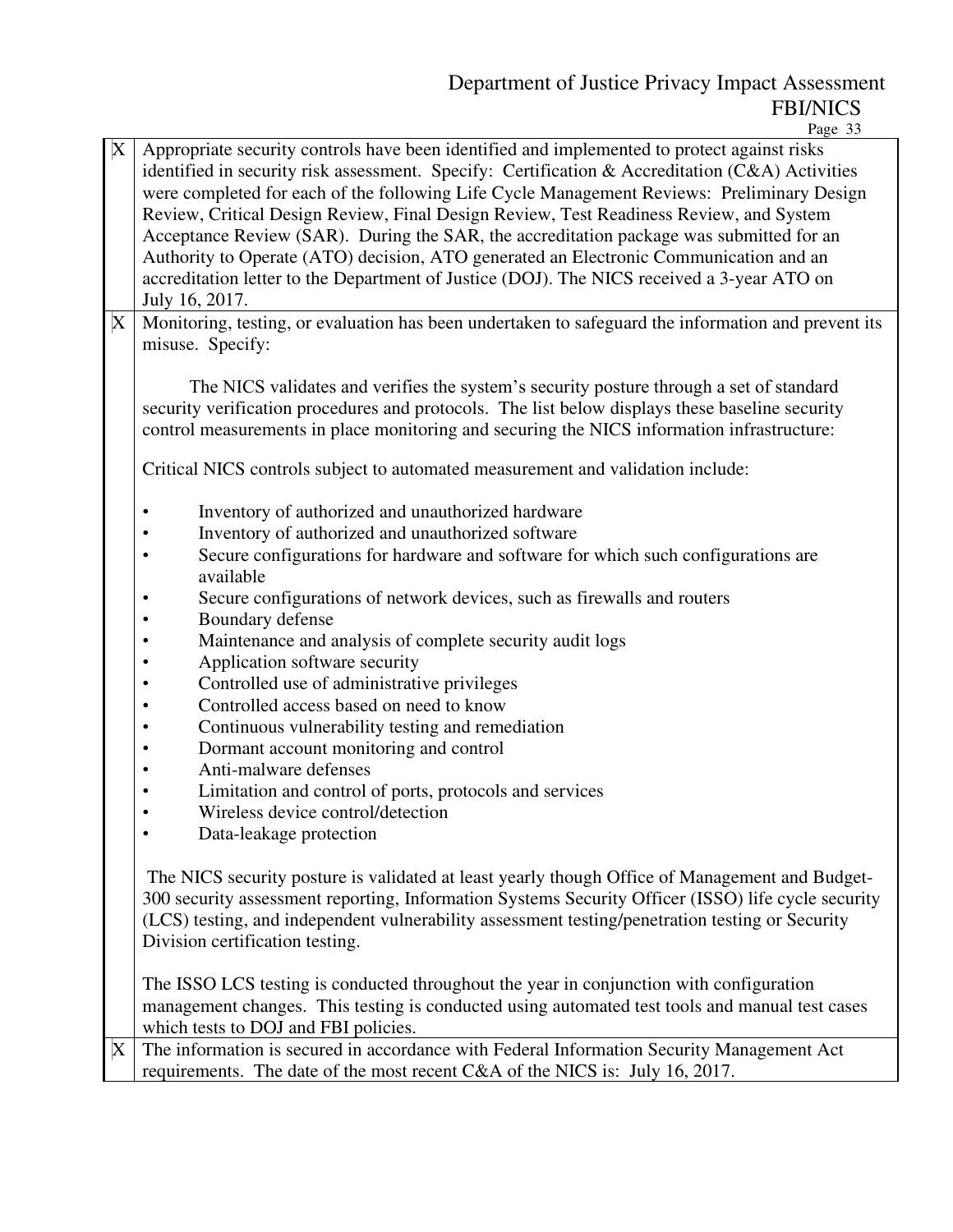Page 34

|             |                                                                                                  | $1$ agu $7 +$                                                                                                                                                                         |  |
|-------------|--------------------------------------------------------------------------------------------------|---------------------------------------------------------------------------------------------------------------------------------------------------------------------------------------|--|
| X           |                                                                                                  | Auditing procedures are in place to ensure compliance with security standards. Specify, including<br>any auditing of role-based access and measures to prevent misuse of information: |  |
|             |                                                                                                  | Auditing procedures in place include the following for the NICS:                                                                                                                      |  |
|             |                                                                                                  | Identity of each user and device having access or attempting to access the system<br>$\bullet$                                                                                        |  |
|             |                                                                                                  | Time and date of access and log off                                                                                                                                                   |  |
|             |                                                                                                  |                                                                                                                                                                                       |  |
|             |                                                                                                  | Activities that might bypass, modify, and/or negate security features<br>$\bullet$                                                                                                    |  |
|             | All pertinent Red Hat Linux logs are captured, reviewed, and retained to include the following:  |                                                                                                                                                                                       |  |
|             |                                                                                                  | <b>System Logs</b>                                                                                                                                                                    |  |
|             |                                                                                                  | <b>Event Logs</b>                                                                                                                                                                     |  |
|             |                                                                                                  |                                                                                                                                                                                       |  |
|             |                                                                                                  | <b>Security Logs</b>                                                                                                                                                                  |  |
|             |                                                                                                  | <b>Tripwire Reports</b>                                                                                                                                                               |  |
|             | An overall audit plan is in place to conduct routine and random audits of the systems to include |                                                                                                                                                                                       |  |
|             | general and privileged users. Detailed audits for the systems components and devices are         |                                                                                                                                                                                       |  |
|             |                                                                                                  | performed monthly. A crucial part of the overall plan is the regular examination for misuse of                                                                                        |  |
|             |                                                                                                  | administrator and root accounts. There are no shared administrator accounts and all NICS accounts                                                                                     |  |
|             |                                                                                                  | are monitored weekly for misuse.                                                                                                                                                      |  |
| $\mathbf X$ |                                                                                                  | Contractors that have access to the system are subject to provisions in their contract binding them                                                                                   |  |
|             |                                                                                                  | under the Privacy Act.                                                                                                                                                                |  |
| $\mathbf X$ |                                                                                                  | Contractors that have access to the system are subject to information security provisions in their                                                                                    |  |
|             |                                                                                                  | contracts required by DOJ policy.                                                                                                                                                     |  |
| X           |                                                                                                  | The following training is required for authorized users to access or receive information in the                                                                                       |  |
|             |                                                                                                  | system:                                                                                                                                                                               |  |
|             |                                                                                                  | $X$ General information security training—Admins, developers, testers, and some users in the                                                                                          |  |
|             |                                                                                                  | NICS are required to take Privileged User training in addition to security training.                                                                                                  |  |
|             | X                                                                                                |                                                                                                                                                                                       |  |
|             |                                                                                                  | Training specific to the system for authorized users within the Department.                                                                                                           |  |
|             | X                                                                                                | Training specific to the system for authorized users outside of the component.                                                                                                        |  |
|             | X                                                                                                | Other (specify): Information Security training is required for all individuals with access to FBI                                                                                     |  |
|             |                                                                                                  | systems.                                                                                                                                                                              |  |

### **6.2 Describe how access and security controls were utilized to protect privacy and reduce the risk of unauthorized access and disclosure. [In answering the question, you should discuss the relevant NIST Confidentiality Safeguard Security Controls.]**

In addition to the above access and security controls, physical access to the NICS is limited to authorized FBI personnel and authorized contractors, and the system is housed in secure government facilities accessible only by authorized FBI employees. Access by FFLs is limited to the ability to query the system and receive responses. Similarly, the POCs and terminal operators are required, as a condition of their access, to only allow terminal access to authorized agency employees and are also required to keep their systems in secure facilities accessible only by authorized agency personnel. The FFLs, POCs, and those with access to the NICS are also provided specific training which includes rules covering the disclosure of information from the system. Access to the NICS through the NICS E-Check and the LEEP is role based which ensures that individuals only have access to the information